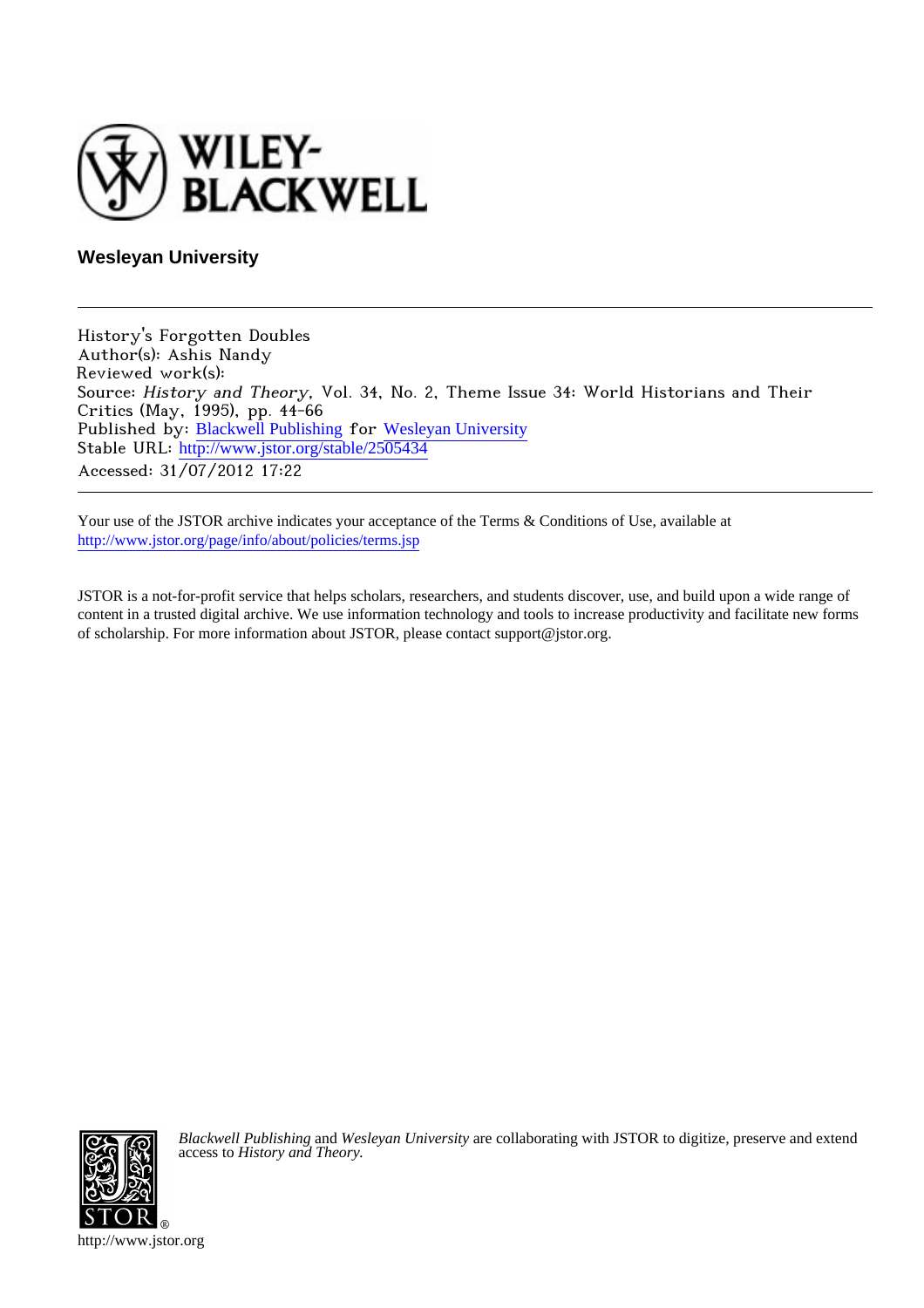## **HISTORY'S FORGOTTEN DOUBLES'**

#### **ASHIS NANDY**

#### **ABSTRACT**

**The historical mode may be the dominant mode of constructing the past in most parts of the globe but it is certainly not the most popular mode of doing so. The dominance is derived from the links the idea of history has established with the modern nation-state, the secular worldview, the Baconian concept of scientific rationality, nineteenth-century theories of progress, and, in recent decades, development. This dominance has also been strengthened by the absence of any radical critique of the idea of history within the modern world and for that matter, within the discipline of history itself. As a result, once exported to the nonmodern world, historical consciousness has not only tended to absolutize the past in cultures that have lived with open-ended concepts of the past or depended on myths, legends, and epics to define their cultural selves, it has also made the historical worldview complicit with many new forms of violence, exploitation, and satanism in our times and helped rigidify civilizational, cultural, and national boundaries.** 

 $\mathbf I$ 

**However odd this might sound to readers of a collection on world history, millions of people still live outside "history." They do have theories of the past; they do believe that the past is important and shapes the present and the future, but they also recognize, confront, and live with a past different from that constructed by historians and historical consciousness. They even have a different way of arriving at that past.** 

**Some historians and societies have a term and a theory for such people. To them, those who live outside history are ahistorical, and though the theory has contradictory components, it does have a powerful stochastic thrust. It will not be perhaps a gross simplification to say that the historians' history of the ahistorical-when grounded in a "proper" historical consciousness, as defined by the European Enlightenment-is usually a history of the prehistorical, the primitive, and the pre-scientific. By way of transformative politics or cultural intervention, that history basically keeps open only one option - that of bringing the ahistoricals into history.** 

**1. This is a revised version of the Opening Address at the World History Conference, organized by History and Theory at Wesleyan University, March 25, 1994. I am grateful to Giri Deshingkar and the participants in the conference for their criticisms and suggestions.**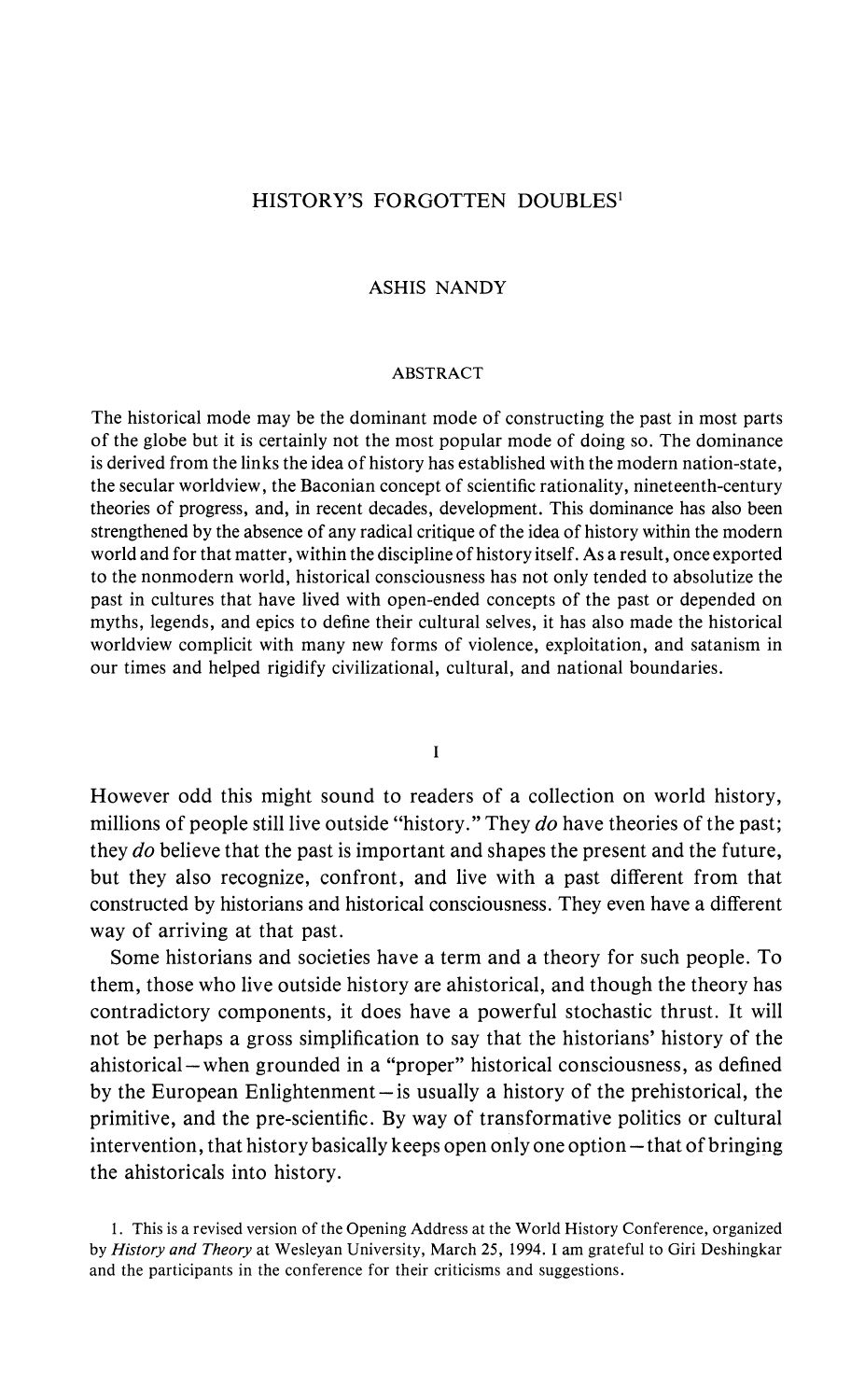**There is a weak alternative - some would say response - to this position. According to their modern historians, the idea of history is not entirely unknown to some older civilizations like China and India. It is claimed that these civilizations have occasionally produced quasi- or proto-historical works during their long tenure on earth, evidently to defy being labelled as wholly ahistorical and to protect the self-respect of their modern historians. These days the historian's construction of the ahistoric societies often includes the plea to rediscover this repressed historical self.2** 

**The elites of the defeated societies are usually all too eager to heed this plea. They sense that the dominant ideology of the state and their own privileged access to the state apparatus are both sanctioned by the idea of history. Many of their subjects too, though disenfranchised and oppressed in the name of history, believe that their plight - especially their inability to organize effective resistance - should be blamed on their inadequate knowledge of history. In some countries of the South today, these subjects have been left with nothing to sell to the ubiquitous global market except their pasts and, to be salable, these pasts have to be, they have come to suspect, packaged as history. They have, therefore, accepted history as a handy language for negotiating the modern world. They talk history with the tourists, visiting dignitaries, ethnographers, museologists, and even with the human rights activists fighting their cause. When such subjects are not embarrassed about their ahistorical constructions of the past, they accept the tacit modern consensus that such constructions are meant for private or secret use or for use as forms of fantasy useful in the creative arts.** 

**On this plane, historical consciousness is very nearly a totalizing one, for both the moderns and those aspiring to their exalted status; once you own history, it also begins to own you. You can, if you are an artist or a mystic, occasionally break the shackles of history in your creative or meditative moments (though even then you might be all too aware of the history of your own art, if you happen to be that kind of an artist, or the history of mysticism, if you happen to be that kind of a practitioner of mysticism). The best you can hope to do, by way of exercising your autonomy, is to live outside history for short spans of time. (For instance, when you opt for certain forms of artistic** 

2. A creative variation on the same response is in works like Gananath Obeysekere's *The Apothe***osis of Captain Cook: European Mythmaking in the Pacific (Princeton, N. J., 1992). Obeysekere argues that history can be part-mythic and myths part-historic, that is, there is no clear discontinuity between the two. His narrative, however, seems to suggest that he dislikes the mythic-in-history and likes the historical-in-myths.** 

**The young scholar Shail Mayaram pushes Obeysekere's argument to its logical conclusion in her Oral and Written Discourses: An Enquiry Into the Meo Mythic Tradition, unpublished report to the Indian Council of Social Science Research (Delhi, 1994), 6:** 

**"No civilization is really ahistorical. In a sense, every individual is historical and uses his/her memory to organize the past. . . The dichotomy between history and myth is an artificial one. History and myth are not exclusive modes of representation."** 

**In this paper I reject formulations that impose the category of history on all constructions of the past or sanction the reduction of all myths to history. I am also uncomfortable with formulations that do not acknowledge the special political status of myths as the preferred language of a significant proportion of threatened or victimized cultures.**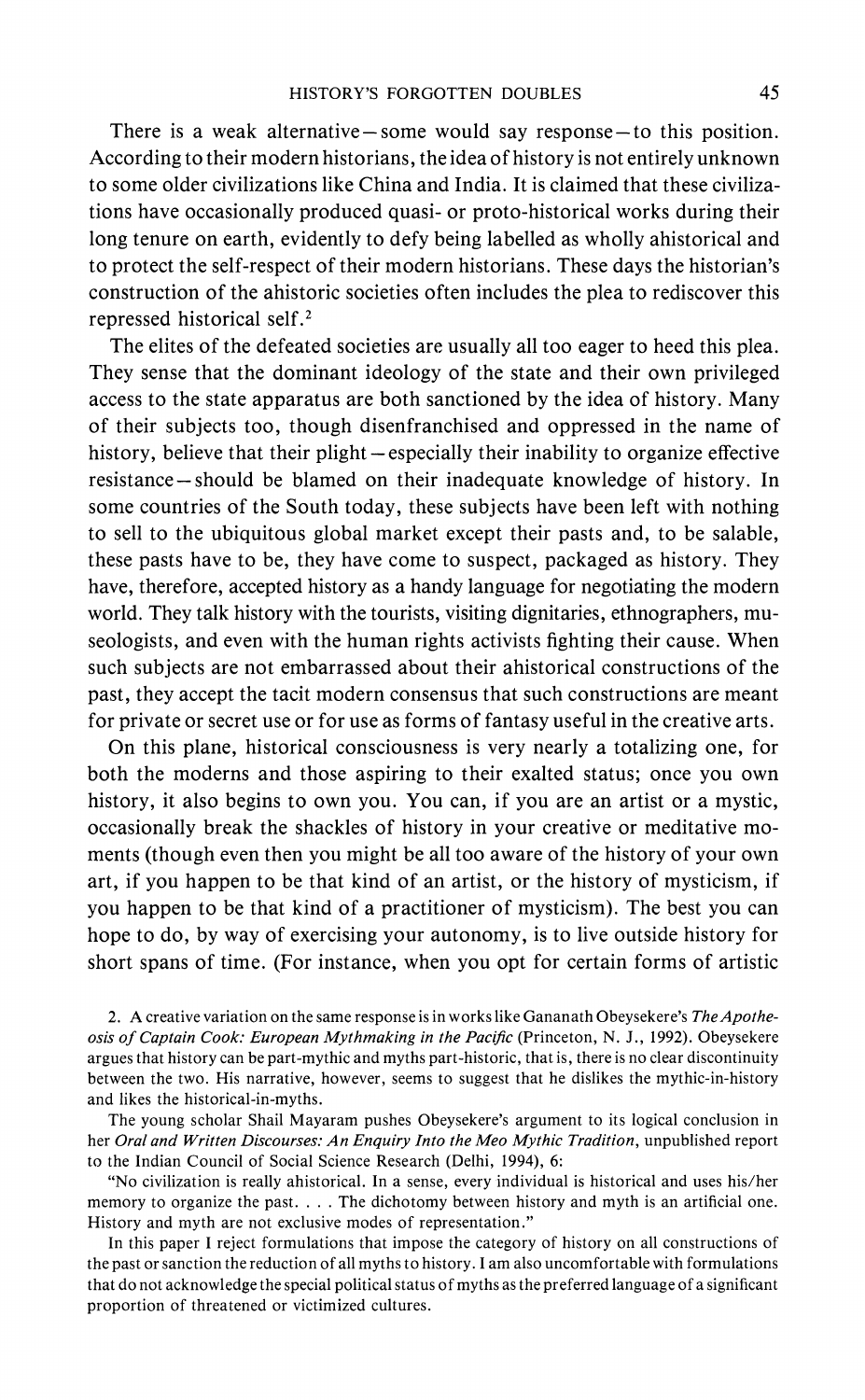**or spiritual exercises, perhaps even when you are deliriously happy or shattered by a personal tragedy. But these are moments of "freedom" from history, involving transient phases or small areas of life.)** 

**At one time not long ago, historical consciousness had to coexist with other modes of experiencing and constructing the past even within the modern world. The conquest of the past through history was still incomplete in the late nineteenth century, as was the conquest of space through the railways. The historically minded then lived with the conviction that they were an enlightened but threatened minority, that they were dissenters to whom the future belonged. So at least it seems to me looking back upon the intellectual culture of nineteenth-century Europe from outside the West. Dissent probably survives better when its targets are optimally powerful, when they are neither too monolithic or steamrolling nor too weak to be convincing as a malevolent authority. As long as the non-historical modes thrived, history remained viable as a baseline for radical social criticism. That is perhaps why the great dissenters of the nineteenth century were the most aggressively historical.** 

**Everyone knows, for instance, that Karl Marx thought Asiatic and African societies to be ahistorical. Few know that he considered Latin Europe, and under its influence the whole of South America, to be ahistorical, too. Johan Galtung once told me that he had found, from the correspondence of Marx and Engels, that they considered all Slavic cultures to be ahistorical and the Scandinavians to be no better. If I remember Galtung correctly, one of them also added, somewhat gratuitously, that the Scandinavians could be nothing but ahistorical, given that they bathed infrequently and drank too much. After banishing so many races and cultures from the realm of history, the great revolutionary was left with only a few who lived in history - Germany, where he was born, Britain, where he spent much of his later life, and the Low Countries through which, one presumes, he travelled from Germany to England.** 

**Times have changed. Historical consciousness now owns the globe. Even in societies known as ahistorical, timeless, or eternal - India for example - the politically powerful now live in and with history. Ahistoricity survives at the peripheries and interstices of such societies. Though millions of people continue to stay outside history, millions have, since the days of Marx, dutifully migrated to the empire of history to become its loyal subjects. The historical worldview is now triumphant globally; the ahistoricals have become the dissenting minority.** 

**Does this triumph impose new responsibilities on the victorious? Now that the irrational savages, living in timelessness or in cyclical or other forms of disreputable nonlinear times, have been finally subjugated, should our public and intellectual awareness include a new sensitivity to the cultural priorities, psychological skills, and perhaps even the ethical concerns represented by the societies or communities that in different ways still cussedly choose to live outside history? Are they protecting or holding in trust parts of our disowned selves that we have dismissed as worthless or dangerous? Is ahistoricity also a**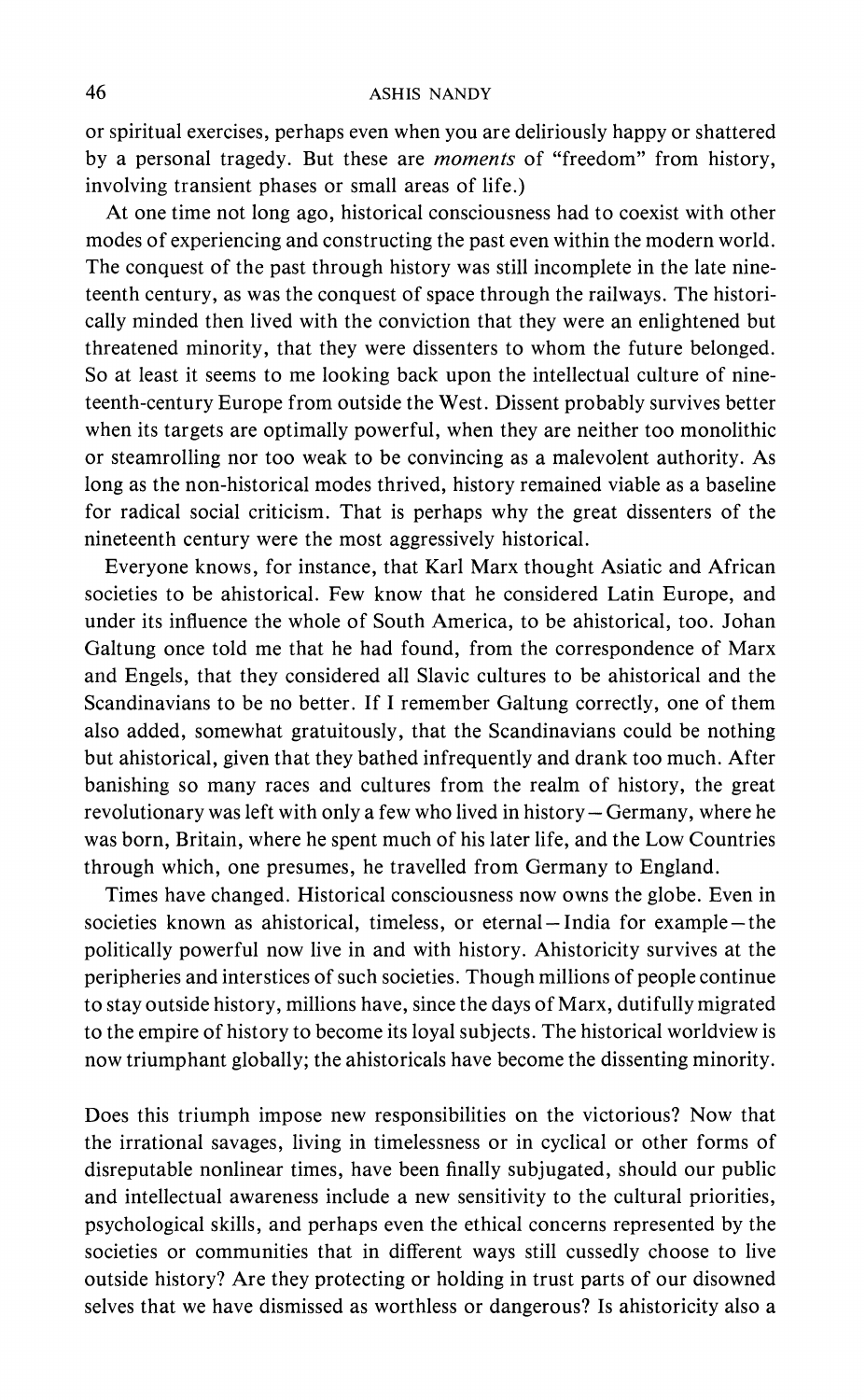**form of wilderness that needs to be protected in these environmentally conscious times, lest, once destroyed, it will no longer be available to us as a "cultural gene pool" that could protect us from the consequences of our profligate ways, in case the historical vision exhausts itself and we have to retrace our steps? Before we make up our mind and answer the question, let me draw your attention to what seem to be two of the defining features of ahistorical societies.** 

**This is not an easy task. It is my suspicion that, broadly speaking, cultures tend to be historical in only one way, whereas each ahistorical culture is so in its own unique style. It is not easy to identify the common threads of ahistoricity; I choose two that look like they are relatively more common to illustrate my point. The task is made even more difficult for me because I want to argue the case of ahistoricity not on grounds of pragmatism or instrumentality (of the kind that would require me to give a long list of useful things that ahistoricity could do for us) but on grounds of diversity, seen as a moral value in itself, especially when it is located in the worldview of the victims.** 

**The major difference between those living in history and those living outside it, especially in societies where myths are the predominant mode of organizing experiences of the past, is what I have elsewhere called the principle of principled forgetfulness. All myths are morality tales. Mythologization is also moralization; it involves a refusal to separate the remembered past from its ethical meaning in the present. For this refusal, it is often important not to remember the past, objectively, clearly, or in its entirety. Mythic societies sense the power of myths and the nature of human frailties; they are more fearful than the modern ones - forgive the anthropomorphism - of the perils of mythic use of amoral certitudes about the past.** 

**Historical consciousness cannot take seriously the principle of forgetfulness. It has to reject the principle as irrational, retrogressive, unnatural, and fundamentally incompatible with historical sensitivities. Remembering, history assumes, is definitionally superior to forgetting. Unwitting forgetfulness, which helps a person to reconcile with and live in this world, is seen as natural and, to that extent, acceptable. Adaptive forgetfulness is also seen as human; human beings just cannot afford to remember everything and non-essential memories are understandably discarded both by individuals and societies.** 

**The moderns are willing to go further. Since the days of Sigmund Freud and Marx, they recognize that forgetfulness is not random, that there are elaborate internal screening devices, the defenses of the ego or the principles of ideology, that shape our forgetfulness along particular lines. As understandable is unprincipled forgetfulness, the kind Freud saw as part of a person's normal adaptive repertoire, even though he chose to classify it under the psychopathologies of everyday life, presumably because of the non-creative use of psychic energy they involved.** 

**But principled forgetfulness? That seems directed against the heart of the enterprise called history. For historians, the aim ultimately is nothing less than to bare the past completely, on the basis of a neatly articulated frame of refer-**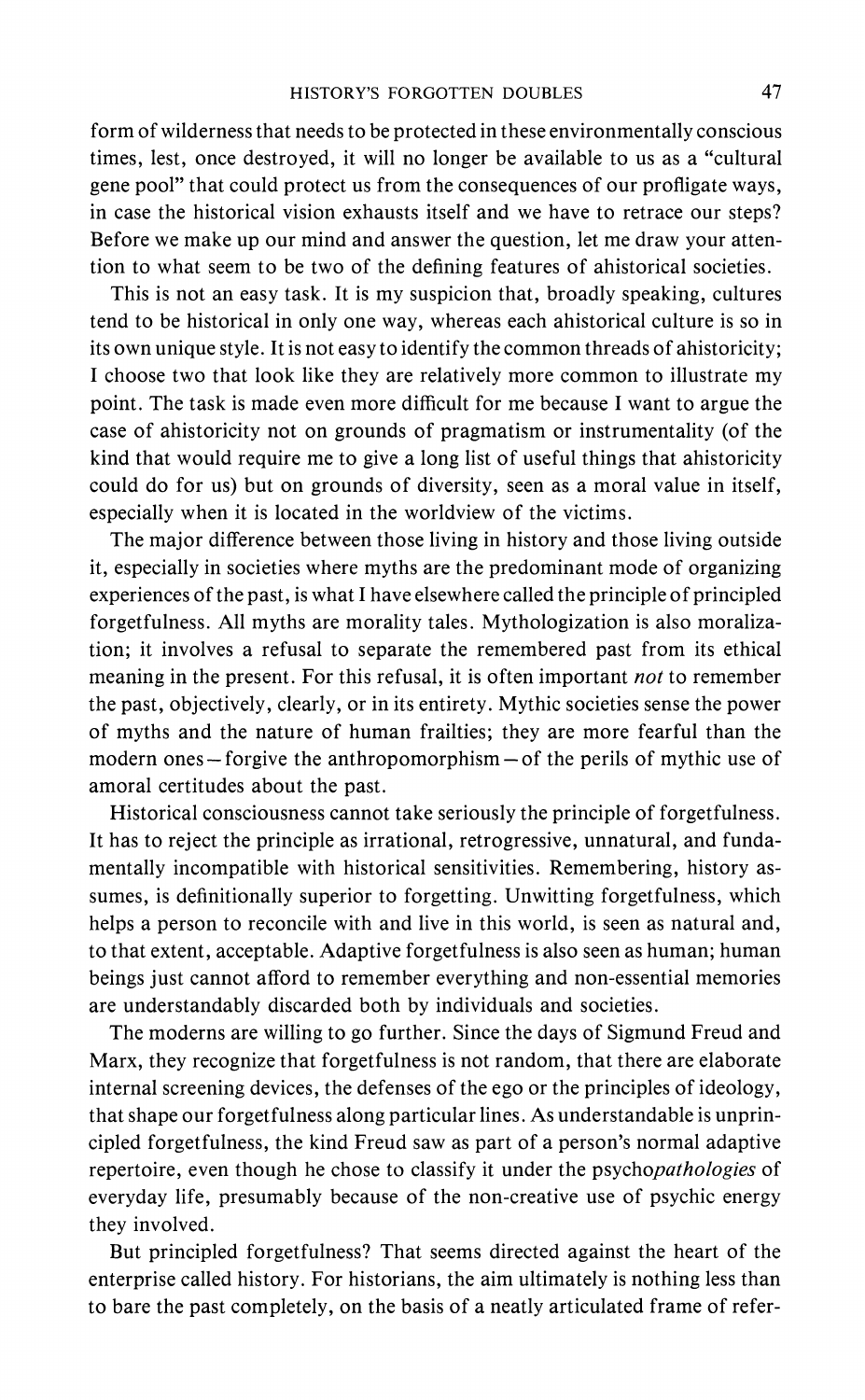**ence that implicitly involves a degree of demystification or demythologization. The frame of reference is important, for history cannot be done without ordering its data in terms of something like a theme of return (invoking the idea of cultural continuity or recovery), progress (invoking the principle of massive, sometimes justifiably coercive, irreversible intervention in society), or stages (invoking the sense of certitude and mastery over the self, as expressed in an evolutionary sequencing of it). The aim is to unravel the secular processes and the order that underlie the manifest realities of past times, available in**  ready-made or raw forms as historical data – textual and graphic records, public **or private memories that are often the stuff of oral history, and a wide variety of artifacts.3** 

**Because, as an authentic progeny of seventeenth-century Europe, history fears ambiguity.4 The ultimate metaphor for history is not the double entendre; it is synecdoche: the historical past stands for all of the past because it is presumed to be the only past. Hence the legitimacy of psychological history as a subdiscipline of history has always been so tenuous. Psychoanalysis at its best is a game of double entendre loaded in favor of the victims of personal history - the pun is intended - but it has to be sold to the historically minded as a technology of analysis that removes the ambiguities human subjectivity introduces into history.** 

**The enterprise is not essentially different from that of Giambattista Vico's idea of science as a form of practice. There is nothing surprising about this, for the modern historical enterprise is modeled on the modern scientific enterprise,** 

**3. Speaking of the Partition of British India and the birth of India and Pakistan, Gyanendra Pandey ("Partition, History and the Making of Nations," presented at the conference on State and Nationalism in India, Pakistan and Germany [Colombo, 26-28 February 1994]) asks: "Why have historians of India (and Pakistan and Bangladesh) failed to produce richly layered, challenging histories of Partition of a kind that would compare with their sophisticated histories of peasant insurrection; working class consciousness; the onset of capitalist relations in agriculture; the construction of new notions of caste, community, and religion,... and, indeed, the writing of women's autobiographies... ? Or, to ask the question in another way, why is there such a chasm between the historian's history of Partition and the popular reconstruction of the event, which is to such a large extent built around the fact of violence?"** 

**Pandey goes on to answer: "The answer lies, it seems to me, in our fear of facing . . this history as our own: the fear of reopening old wounds. . . . It lies also in the difficulty that all social science has faced in writing the history of violence and pain. But, in addition, it inheres . . .in the very character of historian's history as 'national' history and a history of 'progress."'** 

**Could Pandey have added that, when faced with a trauma of this magnitude, when the survival of communities and fundamental human values are at stake, popular memories of Partition have to organize themselves differently, employing principles that are ahistorical but not amoral? Do the historians of South Asia have a tacit awareness that they are in no position to supplant memories which seek to protect the dignity of the one million or so who died in the violence and the approximately five million who were uprooted in ways that would protect normal life and basic human values?** 

**4. On the fear of ambiguity as a gift of the Enlightenment, see Donald N. Levine, The Flight from Ambiguity: Essay in Social and Cultural Theory (Chicago, 1985). On the psychological and cultural correlates of ambiguity, once a popular subject of research in psychology, see for instance, Anthony Davids, "Psychodynamic and Sociocultural Factors Related to Intolerance of Ambiguity," in The Study of Lives. Essays in Honour of Henry A. Murray, ed. Robert W. White (New York, 1963), 160-178.**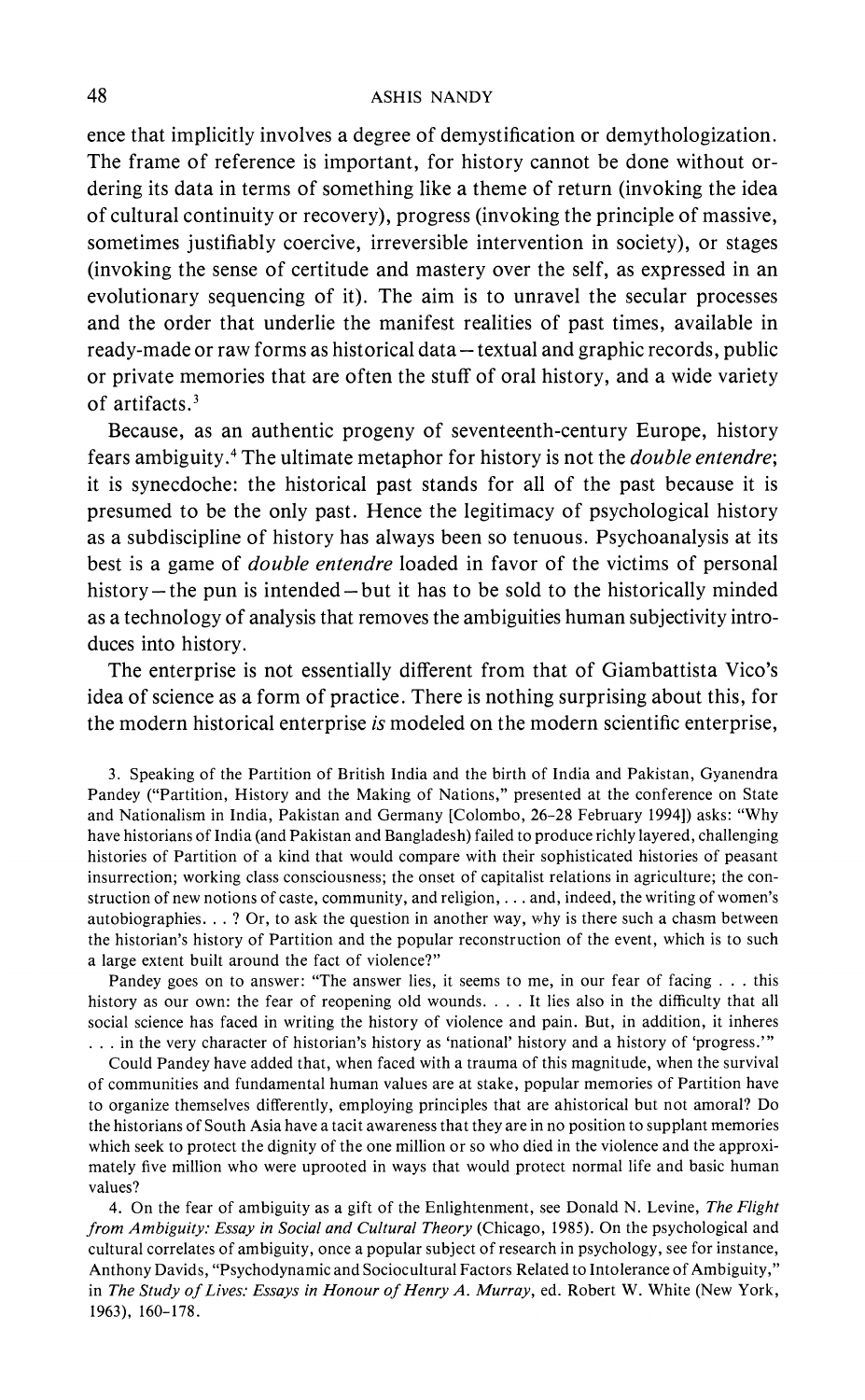**whether the historian admits it or not. This is not the scientization that leads to the use of experimental methods or mathematization - though even that has happened in a few cases-but to an attempt to make history conform to the spirit of modern science (as captured more accurately, I am told, by the German word Wissenschaft). I know that the idea of scientific history has acquired a certain ambivalent load ever since the great liberator of our times, Joseph Stalin, sent twenty million of his compatriots marching to their death in the name of it, with a significant proportion of the historically minded intelligentsia applauding it all the way as a necessary sacrifice for the onward march of history. But it is also true that to the savages, not enamored of the emancipatory vision of the Enlightenment, the orthodox Marxist vision of history was never very distinct from that of its liberal opponents, at least not as far as the molar philosophical assumptions of its methodology went. These assumptions owed much to the ideas of certitude, reliable and valid knowledge, and the disenchantment of nature to which Sir Francis Bacon gave respectability. (It is the same concept of knowledge that made history in the nineteenth century a theory of the future masquerading as a theory of the past. More about that later.)** 

**In recent decades, there has been much talk about history being primarily a hermeneutic exercise. It is now fairly commonplace to say that there can be no true or objective past; that there are only competing constructions of the past, with various levels and kinds of empirical support. The works of a number of philosophers of science, notably that of Paul Feyerabend, have in recent years contributed to the growing self-confidence of those opposing or fighting objectivism and scientism in history.5 Contributions to the same process have also been made by some of the structuralists and postmodernists, Louis Althusser being the one who perhaps tried the hardest to bypass history. The antihistorical stance of postmodernism, not being associated with the ahistoricity of the older civilizations, has even acquired a certain respectability.6** 

**There have also been attempts to popularize other modes of time perception built on some of the new developments in science, especially in quantum mechanics and biological theory, or on the rediscovery of the older modes of knowledge acquisition, such as Zen and Yoga, and on theories of transcendence celebrated in deep ecology and ecofeminism. As important has been the growing awareness in many working at the frontiers of the knowledge industry, though it is yet to spread to the historians, that the historical concept of time is only one kind of time with which contemporary knowledge operates, that most** 

**<sup>5.</sup> For instance Paul Feyerabend, Against Method: Outline of an Anarchistic Theory of Knowledge (London, 1978); and Science in a Free Society (London, 1978).** 

**<sup>6.</sup> For a pithy critique of postmodernism's anti-history from the point of view of the non-West, see the series of essays by Ziauddin Sardar, "Surviving the Terminator: The Post-Modern Mental Condition," Futures 22 (March, 1990), 203-210; "Total Recall: Aliens, 'Others' and Amnesia in Post-Modernist Thought," Futures 23 (March, 1991), 189-203; "Terminator 2: Modernity, Post-Modernism and the 'Other,"' Futures 24 (June, 1992), 493-506; and "Do Not Adjust Your Mind: Post-Modernism, Reality and the Other," Futures 25 (October, 1993), 877-894.**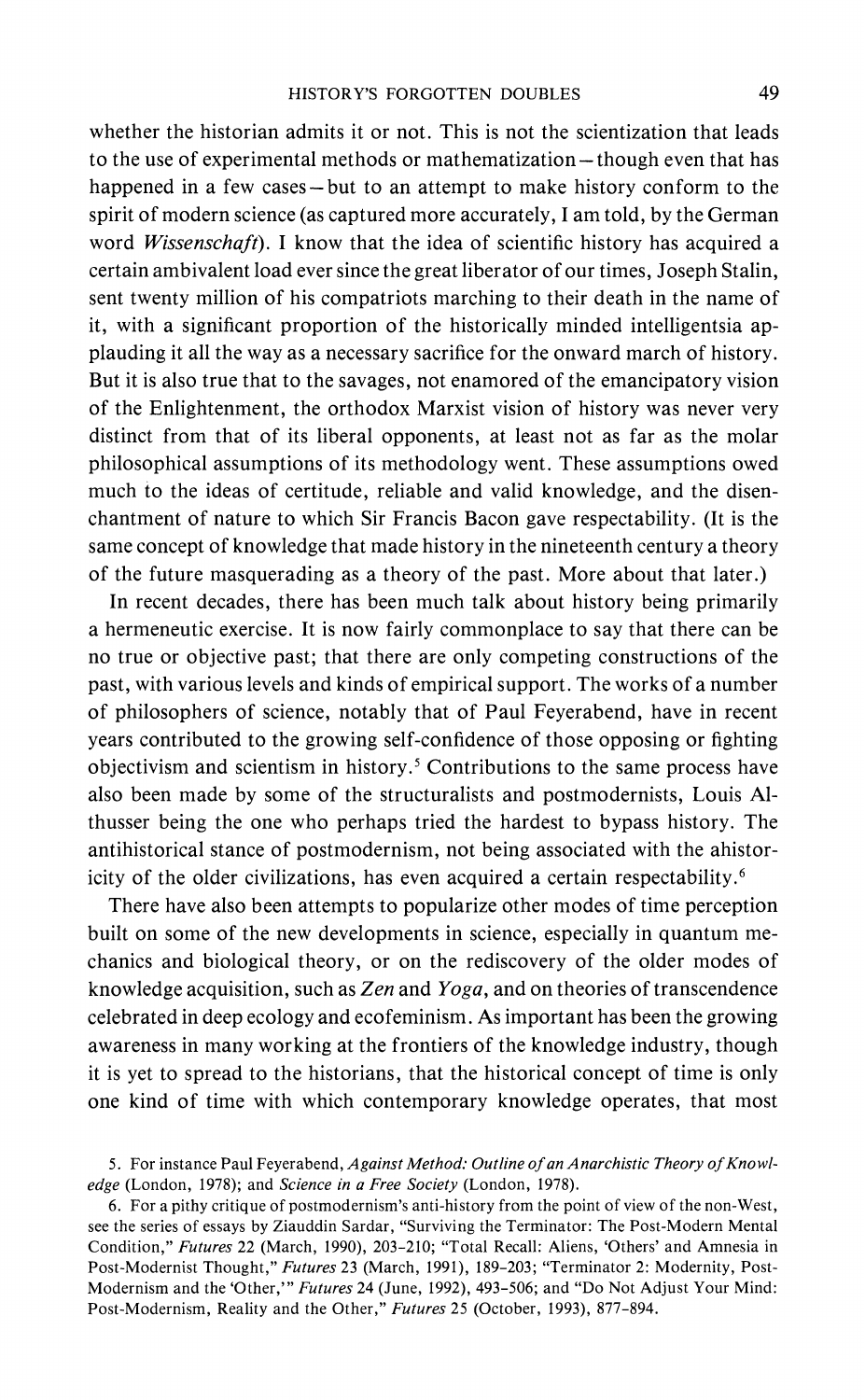**sciences and now even a few of the social sciences work with more plural constructions of time.** 

**Many will see all this as an exercise in self-correction, as an attempt to correct the excesses of what could be called a history modeled on the Baconian concept of science; some will identify this as an effort to incorporate into the historical consciousness crucial components of the moral universe of the ahistorical (both are implied in the work of a number of psychologists venturing new psychological utopias - eupsychias, Abraham Maslow used to call them - in the wake of the breakdown of some of the postwar certitudes in the late 1960s). A few cynical ones though will continue to say that the effort is nothing less than to capture, for preservation, what according to the moderns are the necessary or valuable components of the worldview of those living outside the post-seventeenth-century concept of history, so that the people who have kept alive the art of living outside history all these centuries can be safely dumped into the dustbins of history, as obsolete or as superfluous.** 

**The second major difference between the historically minded and their ahistorical others is the skepticism and the fuzzy boundaries the latter usually work with when constructing the past. One thing the historical consciousness cannot do, without dismantling the historian's self-definition and threatening the entire philosophical edifice of modern history: it cannot admit that the historical consciousness itself can be demystified or unmasked and that an element of self-destructiveness could be introduced into that consciousness to make it more humane and less impersonal.' In other words, while the historical consciousness can grant, as the sciences do, that historical truths are only contingent, it also assumes that the idea of history itself cannot be relativized or contextualized beyond a point. History can recognize gaps in historical data; it can admit that history includes mythic elements and that theory terms and data terms are never clearly separable in practice, that large areas of human experience and reality remain untouched by existing historical knowledge. It can even admit the idea of reversals in history. But it cannot accept that history can be dealt with from outside history; the entire Enlightenment worldview militates against such a proposition. As a result, when historians historicize history, which itself is rare, they do so according to the strict rules of historiography. It reminds me of one of the fantasies Freud considered universal, that of one's immortality. The human mind, Freud believed, was unable to fantasize itself as dead; all such fantasies ended up by postulating an observer/self that witnessed the self as dead. All critiques of history from within the modern worldview have also been ultimately historical.** 

**<sup>7.</sup> Actually, history has thrived on such impersonality-according to some a core value of modernity. On the role of impersonality in modern knowledge systems, see Tariq Banuri, "Modernization and Its Discontents: A Cultural Perspective on Theories of Development," in Dominating Knowledge: Development, Culture and Resistance, ed. Frederique Apffel Marglin and Stephen Marglin (Oxford, 1990), 73-101.**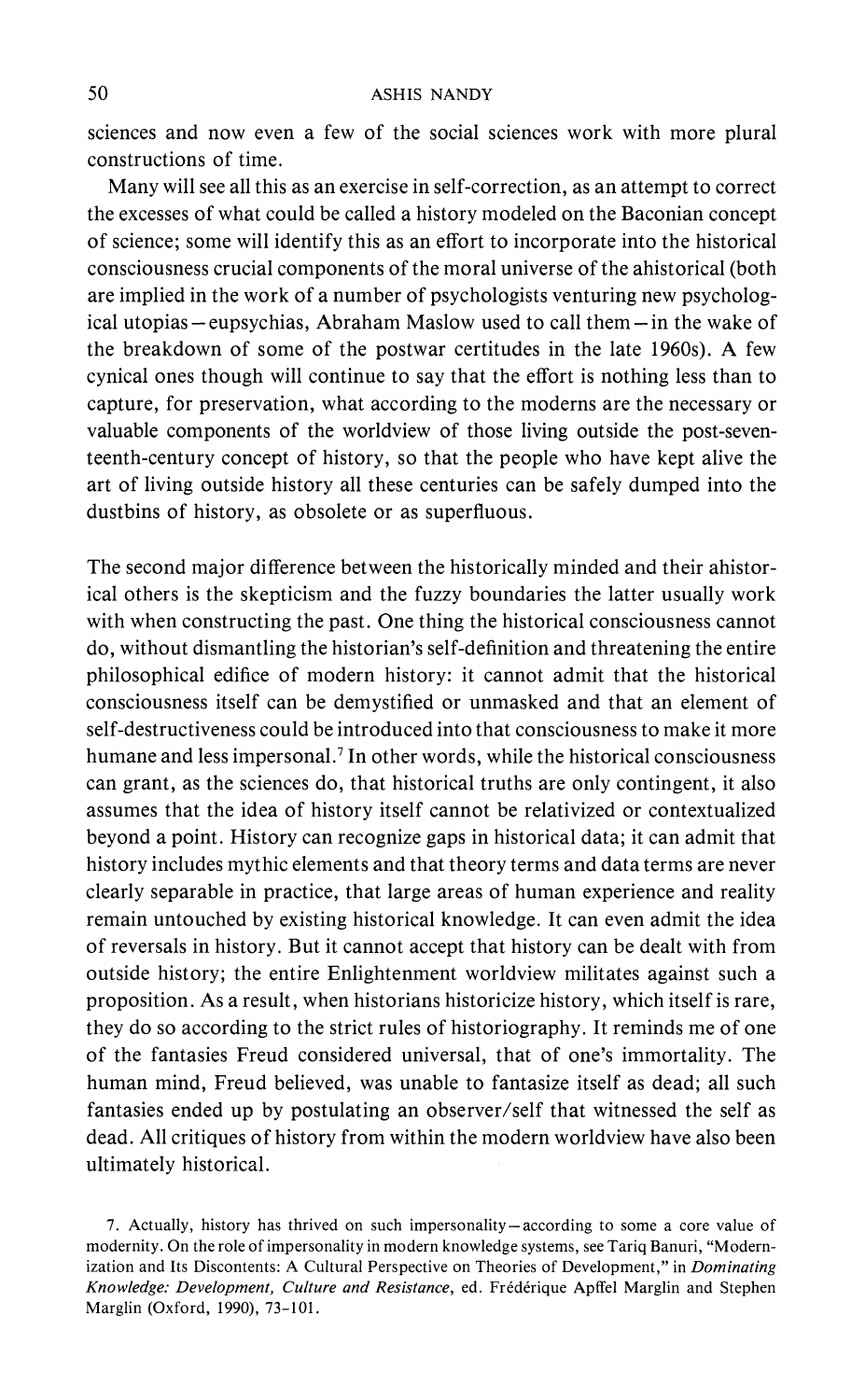**Part of the hostility of the historically minded towards the ahistorical can be traced to the way the myths, legends, and epics of the latter are intertwined with what look like transcendental theories of the past. Historians have cultivated over the last two hundred and fifty years a fear of theories of transcendence. And in recent centuries, what was once avoidance of the sacred and apotheosization of the secular has increasingly become an open fear of those who reject or undervalue the secular or who choose to use the idiom of the sacred. This fear is particularly pronounced in societies where the idiom of the sacred is conspicuously present in the public sphere. As some of the major political ideologies have reentered the political arena in the guise of faiths, posing a threat to the modern nation-state system globally, the nervousness about anything that smacks of faith has taken the form of an epidemic in territories where history reigns supreme. Confronted with the use or misuse of theories of transcendence in the public sphere, historical consciousness has either tried to fit the experience within a psychiatric framework, within which all transcendence, even the use of the language of transcendence, acquires perfect "clarity" as a language of insanity; or it has reread what look like transcendent theories of the past as a hidden language of Realpolitik in which all transcendence is merely a complex, only apparently ahistorical, political ploy.** 

**Why have historians till now not seriously tried to critique the idea of history itself? After all, such self-reflexibility is not unknown in contemporary social knowledge. Sociology has produced the likes of Alvin Gouldner and Stanislav Andreski; psychology Rollo May, Abraham Maslow, Ronald Laing, and Thomas**  Szasz.<sup>8</sup> Even economists, usually defensively self-certain, have produced the **likes of N. Georgesgu-Roegen and Joseph Schumacher; and philosophers, enthusiasts of philosophical silence and the end of philosophy.9 Some of the self-explorations have turned out to be decisive to the disciplines concerned, others less so; some are exciting, others tame; some are explicit, others implicit. But they are there.'0 Historians have sired no such species. Occasionally, some have tried to stretch the meaning of the term "history" beyond its conventional definition; one example is William Thompson's At the Edge of History, which at least mentions the possibility of using myths as a means of "thinking wild"** 

**8. Alvin W. Gouldner, The Coming Crisis of Western Sociology (London, 1971); and Stanislav Andreski, Social Sciences as Sorcery (London, 1972); Rollo May, Psychology and the Human Dilemma (Princeton, N. J., 1962); Abraham Maslow, Toward a Psychology of Being (Princeton, N. J., 1968); Ronald Laing, The Divided Self: A Study of Sanity and Madness (Harmondsworth, Eng., 1970); Thomas S. Szasz, The Manufacture of Madness (London, 1971); and The Myth of Mental Illness (London, 1972).** 

**9. N. Georgesqu-Roegen, Energy and Economic Myths (New York, 1976); J. Schumacher, Small is Beautiful: Study of Economics as if People Mattered (New Delhi, 1977); and Roots of Economic Growth (Varanasi, 1962); Ludwig Wittgenstein, Tractatus Logico-Philosophicus, transl. C. K. Ogden and F. P. Ramsay (London, 1922); and Richard Rorty, "The Priority of Democracy to Philosophy," Objectivity, Relativity and Truth: Philosophical Papers (Cambridge, Eng., 1991), I, 175-196; and "Philosophy as Science, as Metaphor, and as Politics," in Essays on Heidegger and Others (Cambridge, Eng., 1991), II, 9-26.** 

**10. So much so that in anthropology, I am told, graduate students in some universities are more keen to do cultural critiques of anthropology than empirical studies of other cultures.**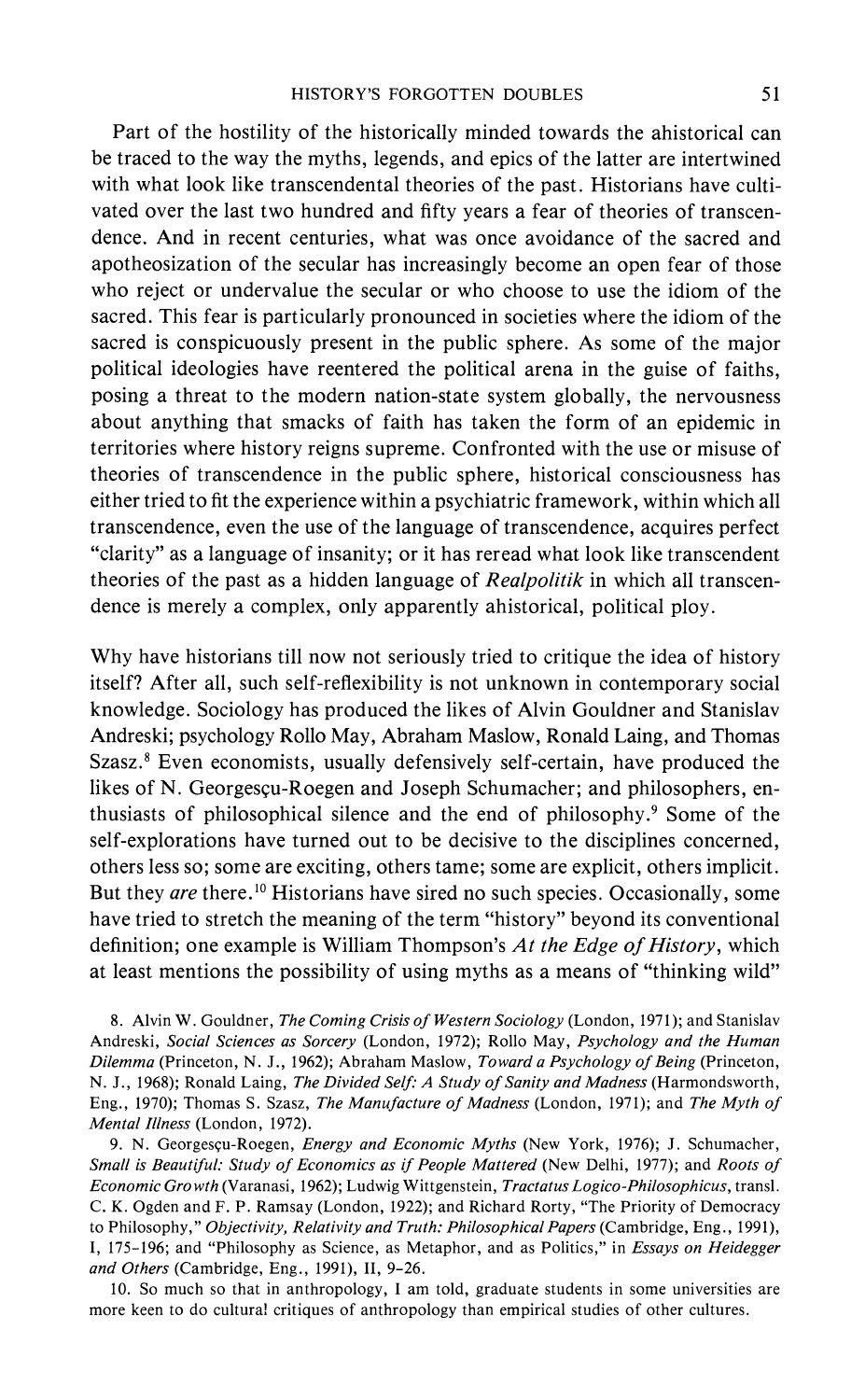**about the future by reversing the relationship between myth and history. "I Usually, however, when historians talk of the end of history, from Karl Marx to Francis Fukuyama, they have in mind the triumph of Hegelian history.** 

**There have also been critics of ideas of history, direct or indirect, from outside history. Ananda Coomaraswamy, philosopher and art historian, is an obvious early example, and Seyyed Hossein Nasr (the philosopher of science, who has**  built on the traditions of Coomaraswamy, Frithjof Schuon, and René Guénon) **is a more recent one.12 And the present-day structuralists and post-structuralists also can be thought of as critics of the idea of history itself.'3 But there has emerged no radical criticism of history from within the ranks of historians. The histories of skepticism, a la Richard Popkin, have not been accompanied by any skepticism towards history as a mode of world construction. Or at least I do not know of such efforts. Recently, in an elegant introductory text on history, Keith Jenkins sharply distinguishes between history and the past, but refuses to take the next logical step - to acknowledge the possibility that history might be only one way of constructing the past and other cultures might have explored other ways. 14 It is even doubtful if Jenkins himself considers his essay anything more than an intramural debate, for all his thirty-five odd references come from mainstream European and North American thought.** 

**I have also run across papers written by two sensitive young Indian historians who come close to admitting the need for basic critiques of history: Gyan Prakash and Dipesh Chakrabarty. The latter even names his paper "History as Critique and Critique of History.' 15 On closer scrutiny, however, both turn** 

**11. William Irwin Thompson, At the Edge of History: Speculations on the Transformation of Culture (New York, 1972), 179-180.** 

**12. Ananda K. Coomaraswamy, Selected Papers, ed. Roger Lipsky (Princeton, N. J., 1977), vols. 1 and 2; Frithjof Schuon, Language of the Self, transl. M. Pallis (London, 1968); and Logic**  and Transcendence, transl. M. Pallis (New York, 1975); René Guénon, The Reign of Quantity **and the Signs of the Times, transl. Lord Northbourne (Baltimore, 1972); Seyyed Hossein Nasr, Introduction to Islamic Cosmological Doctrines (London, 1978); and Islamic Life and Thought (London, 1981).** 

**I hope the rest of this paper will not be now read as a convoluted plea for perennial philosophy, though I have obviously benefited from the critique of history ventured by such philosophy. Mine is primarily a political-psychological argument which tries to be sensitive to the politics of cultures and knowledge.** 

**13. For instance, Anthony Giddens, "Structuralism, Post-Structuralism and the Production of Culture," in Social Theory Today, ed. Anthony Giddens and Jonathan Turner (Cambridge, Eng., 1987), 194-223; 212-213:** 

**"The methodological repression of time in Saussure's conception of langue is translated by Levi-Strauss into substantive repression of time involved in the codes organized through myths. ... Foucault's style of writing history ... does not flow along with chronological time. Nor does it depend upon the narrative description of a sequence of events.... There is more than an echo of Levi-Strauss in Foucault's view that history is one form of knowledge among others-and of course, like other forms of knowledge, a mode of mobilizing power."** 

**14. Keith Jenkins, Rethinking History (London, 1991). See esp. 5-20.** 

**15. Gyan Prakash, "Writing Post-Orientalist Histories of the Third World: Indian Historiography is Good to Think," in Colonialism and Culture, ed. Nicholas B. Dirks (Ann Arbor, 1992), 353-388; and Dipesh Chakrabarty, "History as Critique and Critique of History," Economic and Political Weekly (14 September 1991),2262-2268; and "Post-Coloniality and the Artifice of History: Who Speaks for the 'Indian' Pasts," Representations 37 (Winter, 1992), 1-26.**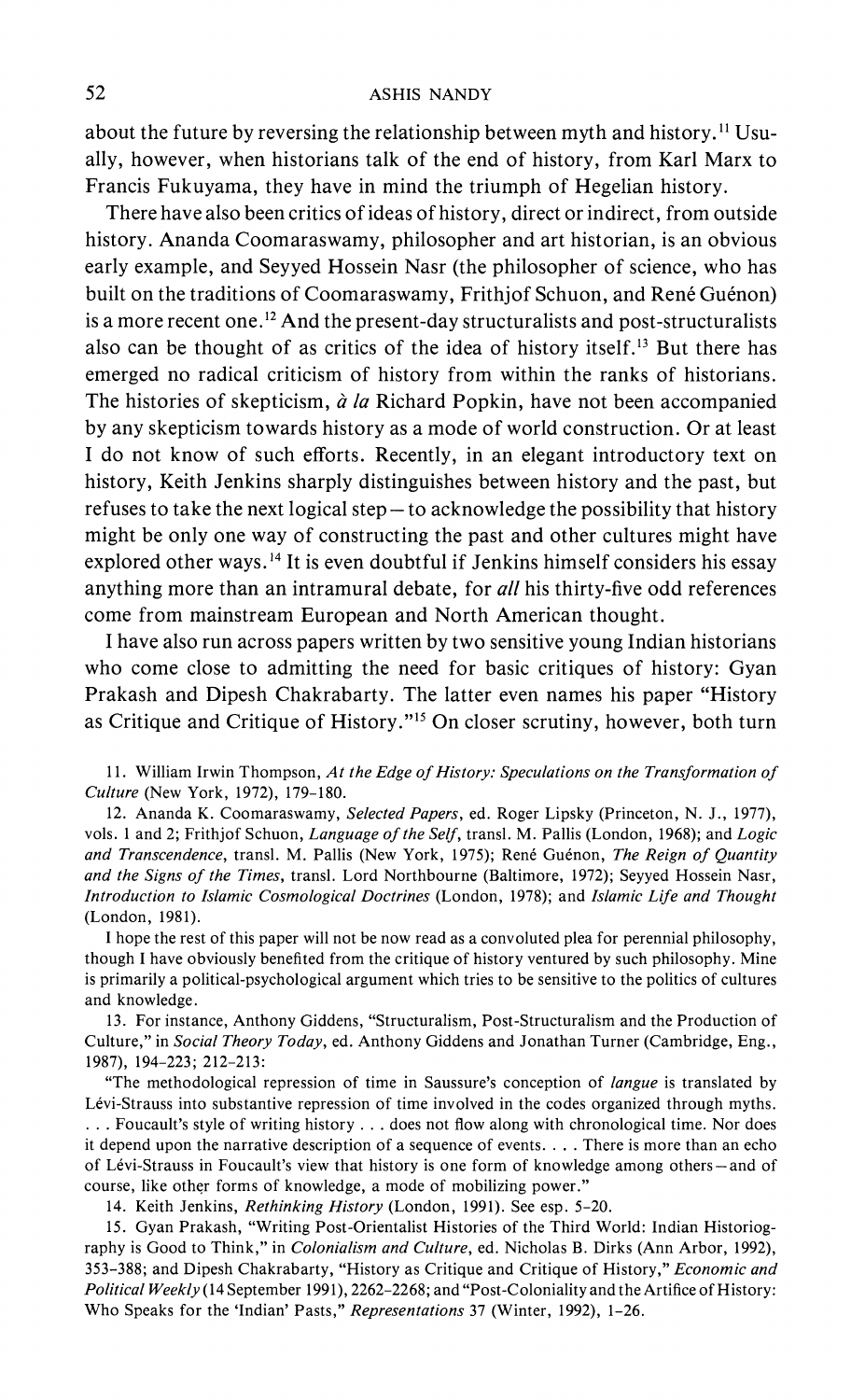**out to be hesitant steps towards such a critique; at the moment they are powerful pleas for alternative histories, not for alternatives to history. Vinay Lal's two unpublished papers, which explore the entry of modern history into Indian society in the nineteenth century, both as a discipline and as a form of social consciousness, and one of Chakrabarty's more recent papers, go further. 16 Lal's paper, "The Discourse of History and the Crisis at Ayodhya," comes close to being an outsider's account of history in India. And Chakrabarty acknowledges that "insofar as the academic discipline of history-that is, 'history' as a discourse produced at the institutional site of the university is concerned, 'Europe' remains the sovereign, theoretical subject of all histories, including the ones we call 'Indian,' 'Chinese,' 'Kenyan,' and so on." The paper goes on to say: "So long as one operates within the discourse of 'history' at the institutional site of the university it is not possible simply to walk out of the deep collusion between 'history' and the modernizing narratives of citizenship, bourgeois public and private, and the nation-state. 'History' as a knowledge system is firmly embedded in institutional practices that invoke the nation-state at every step."'7** 

**All three historians are exceptions and even they are basically pleading for what Sara Suleri calls "contraband history." All three leave one with the hope that some day their kind will reactivate their own cultural memories and bring in an element of radical self-criticism in their own discipline. Radicalism may not lose by beginning at home.** 

**But the question still remains: Why this poor self-reflexibility among historians as a species? I suspect that this denial of the historicity of history is built on two pillars of modern knowledge systems. First, Enlightenment sensitivities, whether in the West or outside, presume a perfect equivalence between history and the construction of the past; they presume that there is no past independent of history. If there is such a past, it is waiting to be remade into history. To misuse David Lowenthal's imagery, the past is another country only when it cannot be properly historicized and thus conquered.'8 And the regnant concepts of human brotherhood and equality insist that all human settlements must look familiar from the metropolitan centers of knowledge and, ideally, no human past must look more foreign than one's own. On and off I have used the expres-**

**16. Vinay Lal, "On the Perils of History and Historiography: The Case, Puzzling as Usual, of India," ms., 1988; see also his "The Discourse of History and the Crisis at Ayodhya: Reflections on the Production of Knowledge, Freedom, and the Future of India" (1994, unpublished ms). The latter goes further in its critique of history as a cultural project and its relationship with violence in the context of the Ramjanmabhumi movement in India, something to which I turn towards the end of this paper briefly and from a slightly different point of view.** 

**Is it merely an accident that so many of the critics of history I have mentioned in this paper are South Asians or have a South Asian connection? Is it only a function of my own cultural origins? Or is it possible that, pushed around by powerful traditions of both modern history and the surviving epic cultures in their part of the world, many South Asians are forced to take, sometimes grudgingly, a more skeptical stance towards history?** 

**17. Ibid., 19.** 

**18. David Lowenthal, The Past Is a Foreign Country (Cambridge, Eng., 1985).**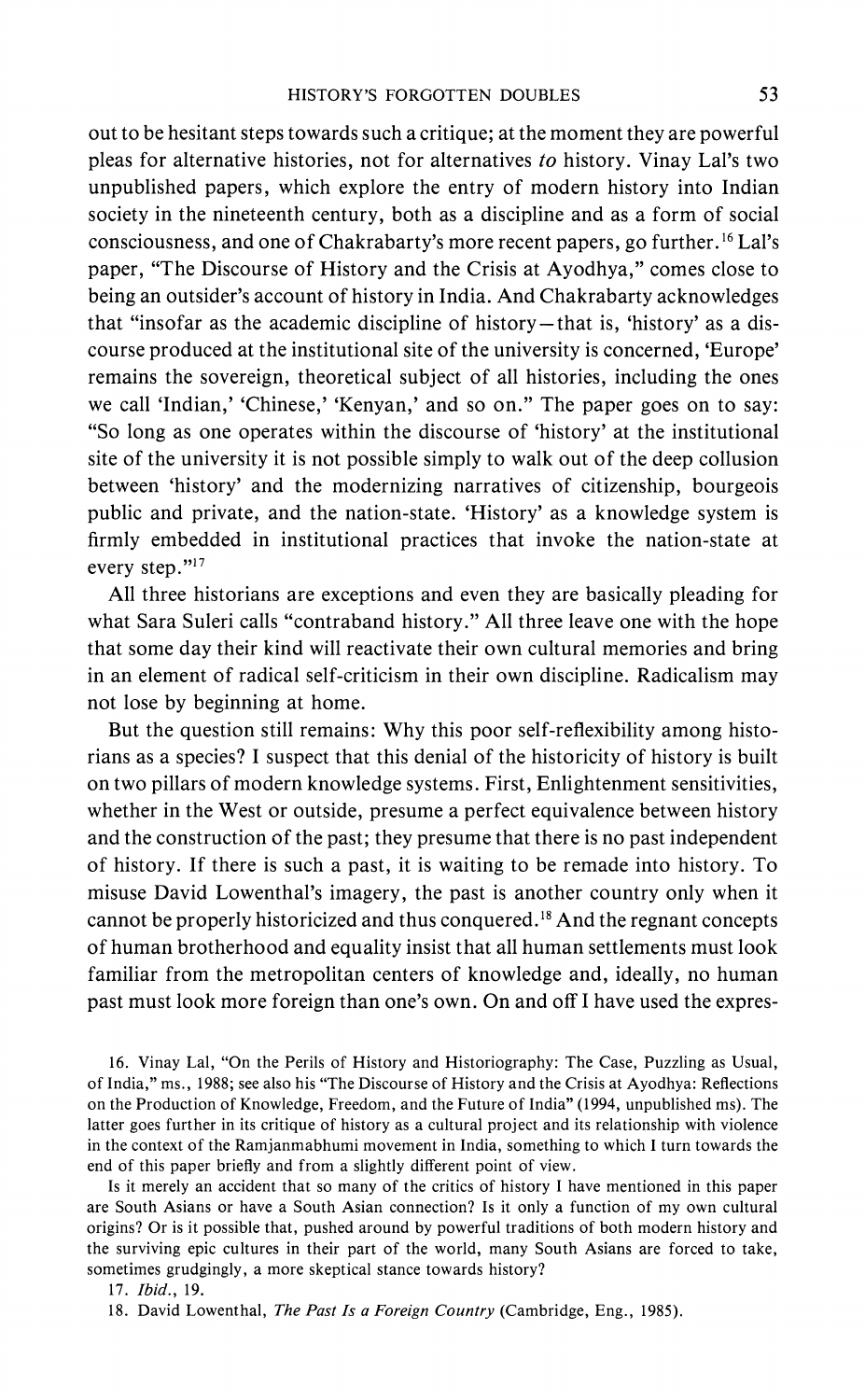**sion "imperialism of categories" to describe the ability of some conceptual categories to establish such complete hegemony over the domains they cover that alternative concepts related to the domains are literally banished from human consciousness. History has established such a hegemony in our known universe. In that universe, the discipline is no longer merely the best available entry into past; it now exhausts the idea of the past. In what psychoanalysis might someday call a perfect instance of concretization, it is now the past. (Everyone has a right to one's own cliches, C. P. Snow says. So let me give my favorite example of such a hegemony from my own discipline. When intelligence tests were first devised there was much discussion in the psychological literature on the scope and limits of these tests. Scholars acknowledged that the tests were an imperfect measure of human intelligence, that they were sensitive to, and influenced by, personal and social factors; that their reliability and validity were not closed issues. Over the decades, doubts about the reliability and especially the validity of intelligence tests have declined to nearly zero, though a debate on them raged for a while in the late 1970s. 9 Today, virtually every introductory textbook of psychology defines human intelligence as that which intelligence tests measure. IQ, once a less than perfect measure of intelligence, now defines intelligence. Other such examples are the hegemony of development and modern science over the domains of social change and science respectively. It is almost impossible to criticize development today without being accused of social conservatism of the kind that snatches milk from the mouths of hungry third-world babies. It is even more difficult to criticize modern science without being seen as a religious fundamentalist or a closet astrologer.)** 

**History not only exhausts our idea of the past, it also defines our relationship**  with our past selves.<sup>20</sup> Those who own the past own the present, George Orwell **said. Perhaps those who own the rights to shape the pasts of our selves also can claim part-ownership of our present selves. Historians have now come to crucially shape the selves of the subjects of history, those who live only with history. In the process, they have abridged the right and perhaps even the capacity of citizens to self-define, exactly as the mega-system of modern medicine has taken over our bodies and the psychiatrists our minds for retooling or renovation. We are now as willing to hand over central components of our selves to the historians for engineering purposes as we have been willing to hand over our bodies to the surgeons.** 

**Second, the absence of radical self-reflexibility in history is in part a product of the gradual emergence and spread of the culture of diaspora and the psy-**

**<sup>19.</sup> Paradoxically, that debate, centering around Cyril Burt's ethical lapses, only consolidated the status of the tests as the measure and operational definer of intelligence.** 

**<sup>20.</sup> The moderns like to build their selfhood on the past that looks empirical and falsifiable. But it can be argued that the unsatiated search for a touch of transcendence in life is, as a result, only pushed into weird psychopathological channels and finds expression in using or living out history with the passions formerly elicited by myths, without the open-endedness and the touch of self-destructiveness associated with myths. Later on in this paper I shall give an example of this from the backwaters of Asia, but the reader can easily think up similar examples from his or her surroundings.**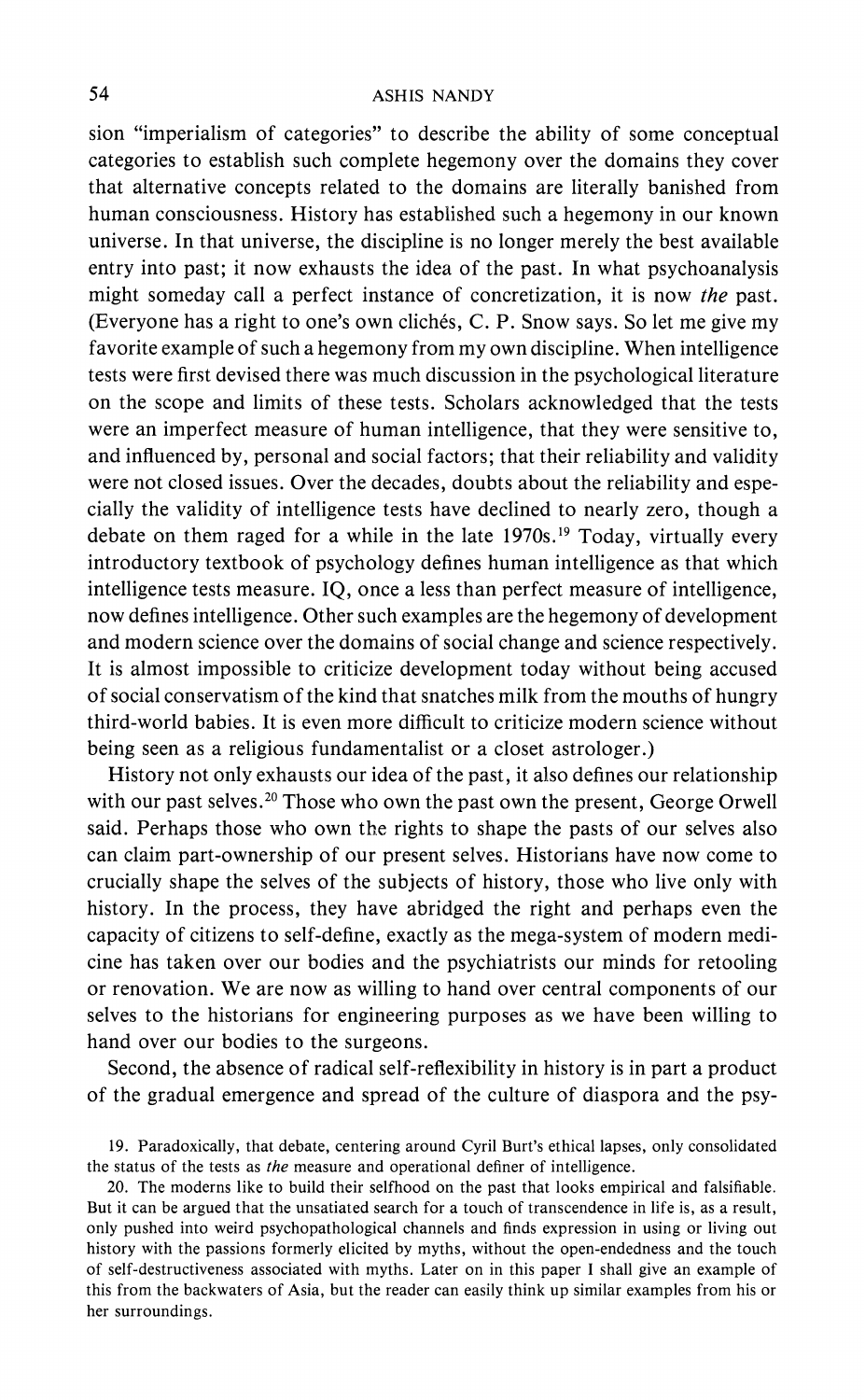chology of the exile as a dominant cultural motif of our times.<sup>21</sup> The modern world has a plurality of people who have been uprooted – from their pasts, **from their cultures, and from less impersonal communities that often ensure the continuity of traditions. Modern cosmopolitanism is grounded in this uprooting. Not only have state- and nation-formation, empire-building, colonialism, slavery, pogroms, the two world wars, ethnic violence taken their toll, perhaps more than anything else, development combined with large-scale industrialization and urbanization have contributed handsomely to such uprooting. These are the "historical dislocations" that mark out, according to Robert Lifton, the "restless context" which "includes a sense of all the unsettled debts of history that may come 'back into play."'22** 

**While direct violence produces identifiable victims and refugees, social processes such as development produce invisible victims and invisible refugees. To give random examples from this century, the United States began as a nation of uprooted immigrants. Just when it began to settle down as a new cultural entity, its farming population came down from more than 60 per cent to something like 5 per cent in about seventy-five years. Likewise Brazil has acquired a plurality of the uprooted within two decades by going through a massive transfer of population from rural to urban settlements, probably involving as much as 60 per cent of the population of the country. Independent India, which has seen colossal ethnic violence and forced movements of population during its early years, and China, which has seen in this century millions of refugees created by a world war and a series of famines, are going through similar changes at the moment. They are producing invisible refugees of development by the millions. The dams, especially the 1500 large dams built in India in the last forty-five years, presumably along with the associated major development projects, have by themselves produced nearly 22 million refugees.23 As in the case of the environment, the sheer scale of human intervention in social affairs has destroyed cultural elasticities and the capacity of cultures to return to something like their original state after going through a calamity.24** 

**This massive uprooting has produced a cultural psychology of exile that in turn has led to an unending search for roots, on the one hand, and angry, sometimes self-destructive, assertion of nationality and ethnicity on the other. As the connection with the past has weakened, desperate attempts to reestablish this connection have also grown. Paradoxically, this awareness of losing touch with the past and with primordial collectivities is mainly individual, even though** 

**<sup>21.</sup> Nikos Papastergiadis, Exile as Modernity (Manchester, Eng., 1993).** 

**<sup>22.</sup> Robert Jay Lifton, The Protean Self: Human Resistance in an Age of Fragmentation (New York, 1993), 131.** 

**<sup>23.</sup> Gayatri Singh, "Displacement and Limits to Legislation," in Dams and Other Major Projects: Impact on and Response of Indigenous People, ed. Raajen Singh (Goa, 1988), 91-97; see 91.** 

**<sup>24.</sup> Cf. Robert Sinsheimer's certainty principle, which he proposes as the inverse of Heisenberg's uncertainty principle, is particularly relevant to this argument. The uncertainty principle has to do with the effect of observation on the observed; the certainty principle with the effect of observation**  on the observ→ Robert Sinsheimer, "The Presumptions of Science," *Daedalus* 107 (1978), 23-25.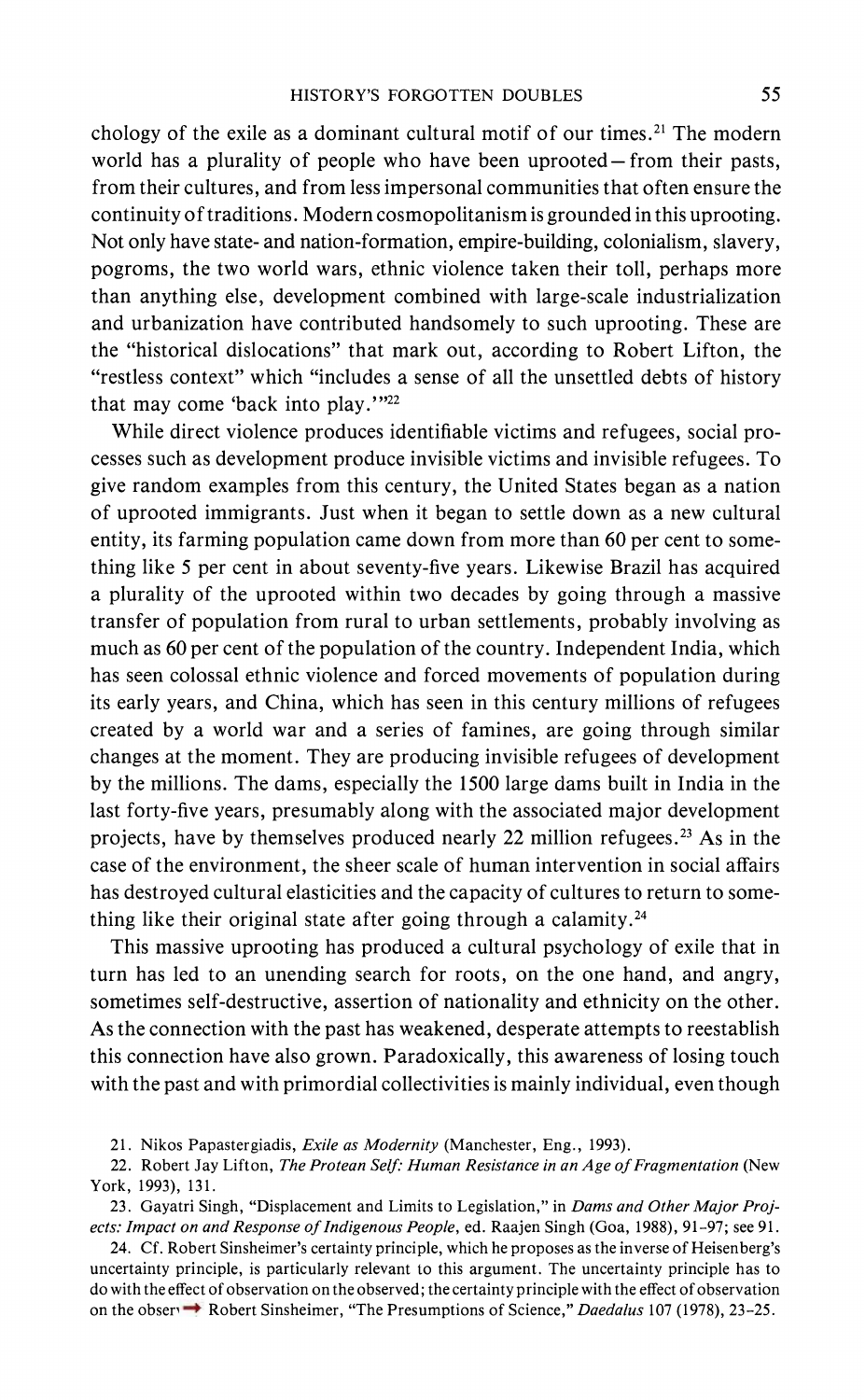**it uses the language of collectivity. It has to use the language of collectivity because the community has in the meanwhile perished for many who are a party to the search. I have in mind something like what Hannah Arendt used to call the search for pseudo-solidarities in European fascism of the 1930s.25** 

**The attempt to define history and give formal history a central place in our personality repertoire - in its conventional or dissenting sense - has its counterpart in our organized efforts to institutionalize history as the only acceptable construction of the past. History manages and tames the past on behalf of the exile, so that the remembered past becomes a submissive presence in the exile's world. The objectivity and empirical stature of history is supposed to give a certitude that alternative constructions of the past - legends, myths, and epics can no longer give. The latter used to give moral certitude, not objective or empirical certitude; history gives moral certitude and guides moral action by paradoxically denying a moral framework and giving an objectivist framework based on supposedly empirical realities. This is what Heinrich Himmler had in mind when he used to exhort the SS to transcend their personal preferences and values, and do the dirty work of history on behalf of European civilization. He had excellent precedents in Europe's history outside Europe. His innovativeness lay in the Teutonic thoroughness and self-consistency with which he applied the same historical principles within the confines of Europe.** 

**It is this that makes history a theory of the future for many, a hidden guide to ethics that need not have anything to do with the morality of individuals and communities. History allows one to identify with its secular trends and give a moral stature to the "inevitable" in the future. The new justifications for violence have come from this presumed inevitability. In these circumstances, psychology enters the picture not in the sense in which the first generation of psychohistorians believed it would do -as a new dimension of history that would deepen or enrich historical consciousness, but as a source of defiance of the imperialism of history. A practicing historian, Richard Pipes, has come close to acknowledging this possibility, if not in a professional journal at least in a respectable periodical. Pipes may be a distinguished retired cold-warrior and a pillar of the establishment, but in this instance at least he has chosen to identify with those uncomfortable with history, both at the center and in the backwaters of the known world:** 

**. . .history may be meaningless. The proposition merits consideration. Perhaps the time has come, after two world wars, Hitler, Lenin, Stalin, Mao and Pol Pot, to abandon the whole notion of history, writ large, as a metaphysical process that leads to a goal of which people are only dimly aware. This concept, invented by German idealist philosophers in the early nineteenth century, has often been described as a surrogate secularized religion in which the will of history replaces the hand of God, and revolution serves as the final judgment. As practitioner of history writ small, I, for one, see only countless ordinary individuals who materialize in contemporary documents desiring nothing more** 

**<sup>25.</sup> Hannah Arendt, Interview with Roger Errera, New York Review of Books (26 October 1978), 18.**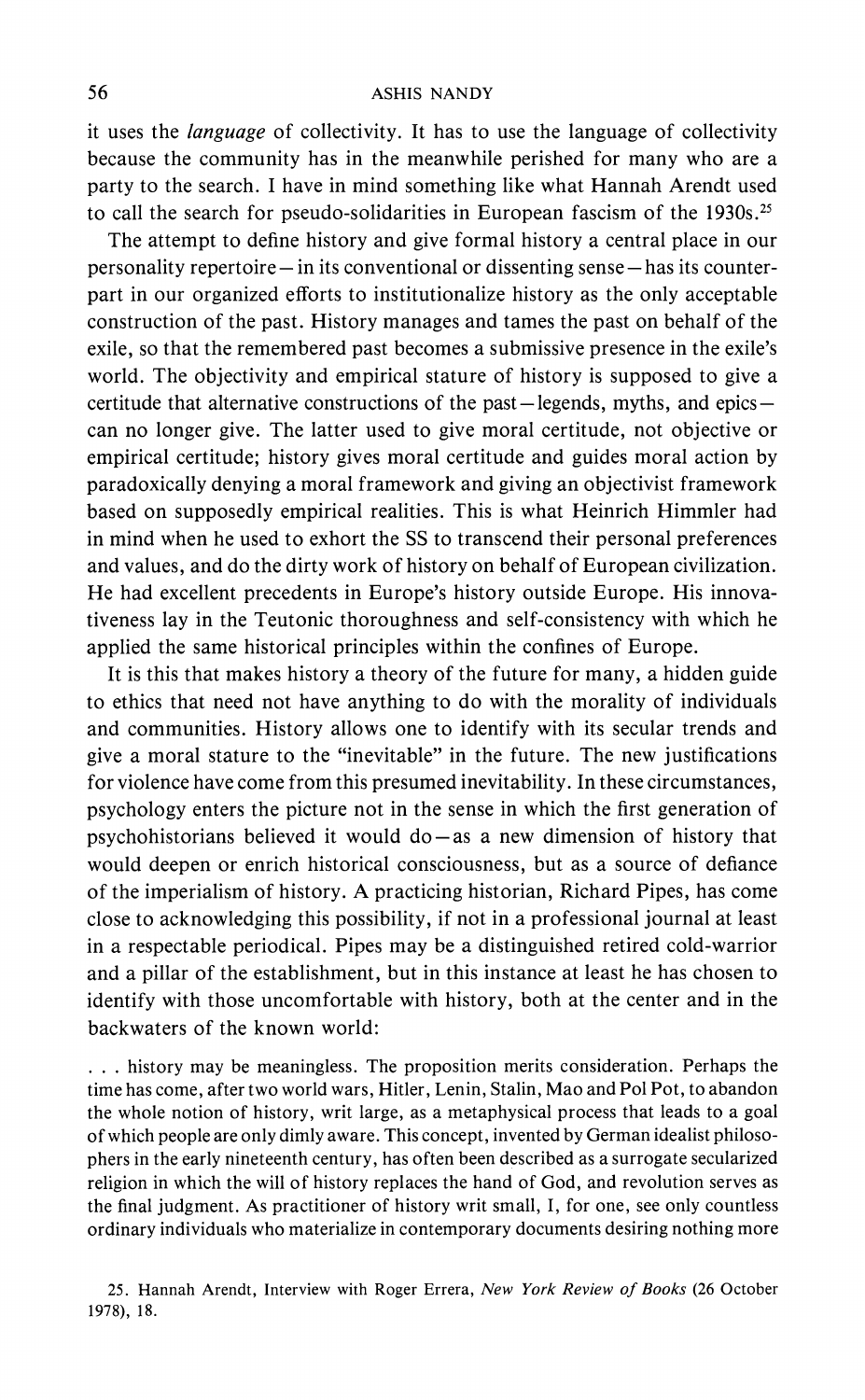**than to live ordinary lives, being dragged against their will to serve as building material for fantastic structures designed by men who know no peace.26** 

**There is just a hint in Pipes' essay that part of the answer to this passion for "grand history" lies in psychology, perhaps in psychopathology.27** 

**II** 

**In a well-known paper on the crisis of personal identity, psychoanalyst Erik H. Erikson, whose name is associated with some of the most serious efforts in the once-trendy disciplinary domain called psychohistory, mentions a news report on a "smart-alecky" youth, fined twenty-five dollars for reckless driving. While in the court, the boy interrupted the judge to say, "I just want you to know that I'm not a thief." Provoked by this "talking back," the judge immediately increased the sentence to six months on a road gang.28 Erikson suggests that the judge here ignored what may have been a "desperate historical denial," an attempt to claim that an anti-social identity had not been formed, because the judgment was not sensitive to the reaffirmation of a moral self that transcended in this instance the history of a moral lapse.** 

**Can this story be reread as a fable that redefines the role of psychology in relation to history? Can we read it as an invitation to ponder if the reaffirmation of a moral self in the present by the young man should or should not have priority over the historical "truth" of his rash driving? Can his historical denial be read as a defiance of history itself? Does his cognitive defiance have at least as much empirical and objective "truth" value as the proven history of his bad driving? Is all history only contemporary history, as Benedetto Croce suggested, or is all history psychological history- diverse, essentially conflictual, internally inconsistent constructions of the past that tell more about the present and about the persons and collectivities "doing" history? Is Erikson even empirically flawed because he cannot, or would not, exercise his hermeneutic or exegetic rights beyond a point? Is the unwillingness to exercise these rights fully or to share them with other civilizations determined by the same forces that we are usually so keen to invoke when we embark on historical analysis? I shall address these odd questions in a very roundabout way, not necessarily to answer them, but to tell the outlines of a story about history in what was once an unabashedly ahistorical society.** 

**Most Indian epics begin with a prehistory and end, not with a climactic victory or defeat, but with an ambivalent passage of an era. There is at their conclusion a certain tiredness and sense of the futility of it all. The Mahabharata does not end with the decisive battle of Kuruksetra; it ends with the painful awareness** 

**26. Richard Pipes, "Seventy-Five Years On: The Great October Revolution as a Clandestine Coup d'Etat," Times Literary Supplement (6 November 1992), 3-4; see 4.** 

**27. Ibid., 3.** 

**28. Erik H. Erikson, "Youth: Fidelity and Diversity," Daedalus 93 (Winter 1962), 5-27; see 22.**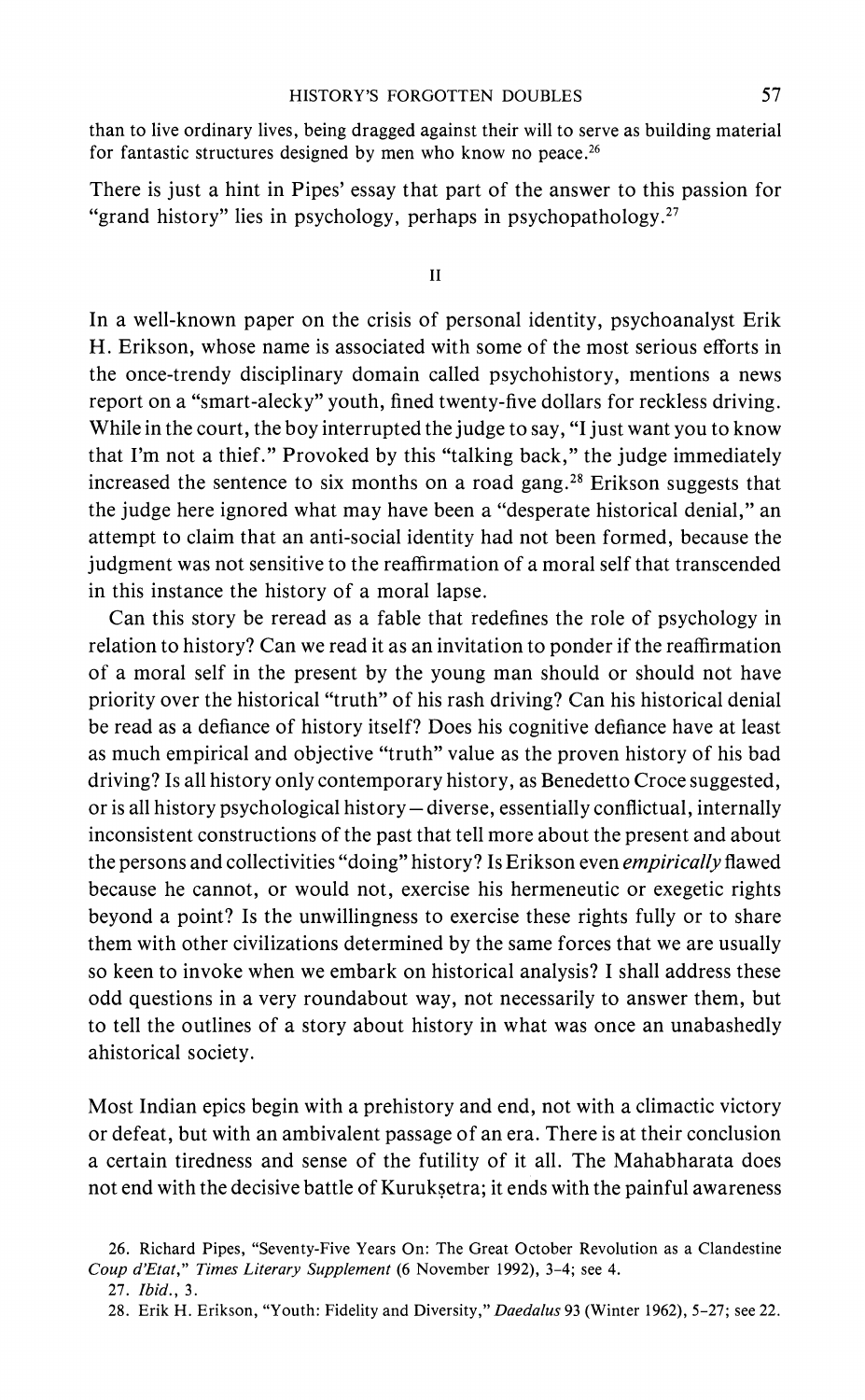**that an age is about to pass. The victorious are all too aware-in the words of Yudhisthira, who with his brothers has ensured the defeat of the ungodly that they have gone through a fratricide and their victory in a war, fought in the cause of morality, is actually a glorified defeat. Even god Krsna, the lord of lords, dies a humble death, his entire clan decimated, his kingdom destroyed.** 

**The first nonwestern psychoanalyst, Girindrasekhar Bose (1886-1953), who happened to be an Indian and like me a Bengali, wrote, among other things, a huge commentary on ancient Indian epics, puranas, which is now entirely forgotten, even in his native Bengal.29 On the face of it, the commentary has so little to do with psychoanalysis that even the sensitive commentators on Bose, such as Christiane Hartnack and Sudhir Kakar, have mostly ignored it.30 The book perhaps looks to them to be an attempt to construct a genealogy, which is also what it seemed to me when I first read it.** 

**Reared in the culture of nineteenth-century science, particularly its easilyexportable positivist version, Bose was in many ways an unashamed empiricist and experimentalist. That culture of science had entered India in the middle of the nineteenth century along with the European concept of history. A new space for this concept of history was created in Indian consciousness by the manifest power of the colonial regime, its self-justification in the language of science and history, and by the Enlightenment values slowly seeping into the more exposed sectors of the Indian elite, either as tools of survival under the colonial political economy or as symbols of dissent against the traditional authority system. On one side were the likes of James Mill who mentions in his History of British India the "consensus" that "no historical composition existed in the literature of Hindus" and that the Hindus were "perfectly destitute of historical records"; on the other, there were Indian modernists like Krishna Mohun Banerjea who internalized Mill's estimate and Gibbon's more general belief that "the art and genius of history [was] . . . unknown to the Asiatics" and that the mythological legends of India showed that the Indians had a sense of poetry, but such legends could not be confused with "historical composi**tions."<sup>31</sup> At first, it seemed that the Muslims were better in this respect. After **all, Alberuni did say, even if politely, "Unfortunately the Hindus do not pay much attention to the historical order of things, . . . and when they are pressed for information and are at a loss, not knowing what to say, they invariably take to tale-telling." But soon it became obvious to the moderns, in the language of one H. M. Elliot, who wrote a voluminous history of India, that Muhammedan histories were no better than annals.32** 

**29. Girindrasekhar Bose, Purana Pravesa (Calcutta, 1934).** 

**30. Christiane Hartnack, Psychoanalysis and Colonialism in British India (Berlin, 1988; unpublished Ph.D dissertation); Sudhir Kakar, "Stories from Indian Psychoanalysis: Context and Text," in Cultural Psychology, ed. James W. Stigler, Richard A. Shweder, and Gilbert Herdt (New York, 1990), 427-445.** 

**31. Lal, "On the Perils of History," 1-3.** 

**32. Ibid., 2. Could it be that things looked different in the Islamic cultures for a while to some historians of India because for a long time the ruling dynasties of India had been Muslim? Was the earlier reading of South Asian Islam as historically minded based on the assumption that dominance and successful statecraft required a "proper" sense of history?**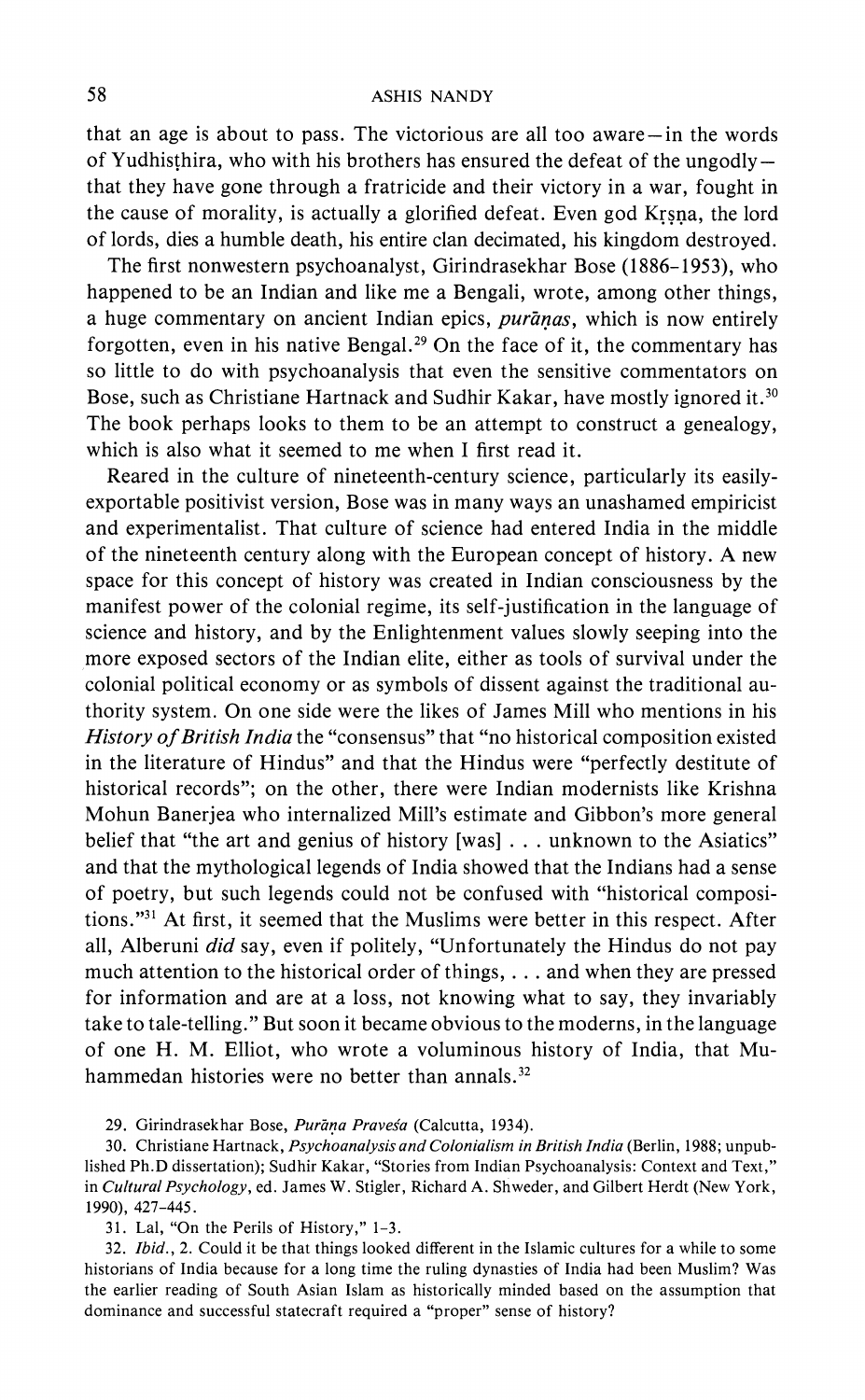**By the time Girindrasekhar Bose was writing his commentary on the Indian**  epics, the favorite lament of many Bengali thinkers was: Bangali atmavismrta *jati***-the Bengalis are a people who have forgotten their self. By this was meant that the Bengalis did not have a self based on history, that the traditional**  depositories of Bengal's awareness of her selfhood and past-its myths, folk**ways, shared and transmitted memories -were no longer legitimate to the important sections of the Bengali elite. It was this westernized elite, not the whole of Bengal, that felt it was atmavismrta, truly orphaned without a proper history. It was now looking for a different kind of construction of the past, the kind**  that would not humiliate them *vis-à-vis* their historically minded rulers.<sup>33</sup>

**Yet it became obvious to Bose, after working on the subject for a while, that no modern western historian could do justice to the puranic texts, for the modern West had lost access to certain forms of consciousness that were necessary for a more open, creative reading of the texts. If traditional India did not have access to the Enlightenment's idea of modern history, Europe also lacked access to the Indian traditions of constructing the past.34** 

**Now, Bose was no ordinary nationalist trying to revalue Indian classics; he had accepted psychoanalysis as the mode of understanding his society as well as the cultural products of his society, including texts such as the puranas. In fact, to the best of my knowledge, he was the first nonwestern psychiatrist and psychologist to do so; he began adapting the main principles of the young discipline to his culture in the first decade of this century, when hardly anything of Freud was available in English. In fact, he emerged so early in the career of psychoanalysis that he was accepted, apart from August Aichorn and of course Freud himself, as a training analyst on the basis of his self-analysis. I** 

**I am not the right person to answer this question but it is pretty clear that the new sense of history spread unevenly in India. It became a deeper passion among the Brahminic castes-after all, history did require written texts at a time when oral histories were not fashionable -and castes aspiring to a Brahminic status (such as the Bhadraloks of Bengal, traditionally considered peripheral to the mainstream Brahminic culture but now closer to power in the pan-Indian scene due to their colonial connection). History also became a passion with those Brahminic communities that had opted for the Ksatriya vocations of statecraft and bureaucracy, which previously contributed to one's power but not to caste status. These vocations now contributed to one's status because of the revaluation, under the colonial regime, of the Ksatriyas as martial and masculine and therefore, as true indigenous rulers of people in India. Two examples of communities gaining from their non-traditional vocations and opting for history with a vengeance in colonial times are the Chitpvan Brahmins of Maharashtra and the Ngar Brahmins of Gujarat.** 

**<sup>33.</sup> Surendranath Banerjea handled the situation the way many modern Indian historians would like to handle it. After asking whether it was imaginable that a great civilization did not have proper histories, he concluded that histories did indeed exist in India but could not survive the social upheavals in the country, the carelessness of the Brahmins, and the tropical climate. Ibid., 6.** 

**<sup>34.</sup> It was certainly not an accident that the new enthusiasm for history in India was accompanied by a fear of a return to the Indian past. While the new acquaintance with history created an awareness of and a tendency to celebrate some aspects of the European past-especially the legitimation of modern science in India, as in Europe, proceeded on the basis of a systematic invocation of the beauties of Europe's Hellenic traditions - any similar attempt to invoke the Indian past immediately triggered and continues to trigger accusations of retrogression or atavism. Gradually the idea that some pasts were more equal than other pasts came to be successfully institutionalized in India's westernized elite's newfound historical consciousness.**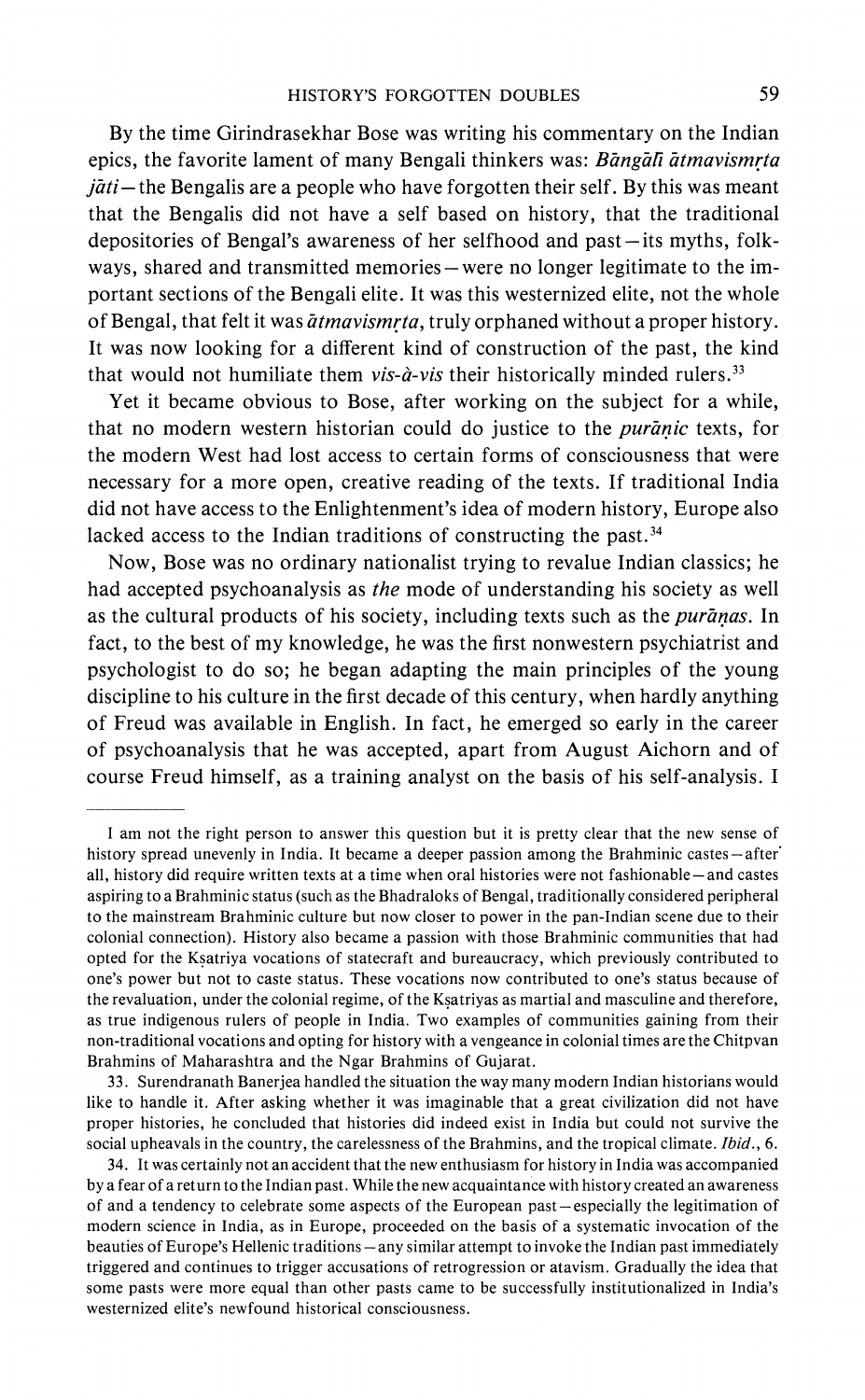**suspect that Bose became aware of the implicit politics of knowledge within which his work was getting located only after beginning his work on the epics of India.35 It was as a psychoanalyst dealing with case histories that he deciphered some of the distinctive rules or techniques that the epics-as-histories followed.36 He was a "student of pastness itself," as Ivan Illich describes the vocation.37 Bose came to the conclusion that the puranas were themselves a form of history.38 That formulation must not have been easy to arrive at when the Indian elite were desperately trying to create within Indian civilization a place for history as the moderns understood it.** 

If Bose were living today, would he talk of the *puranas* as alternative history **or as alternatives to history? Do we have to interpret the puranas into history? Or should we, those who have lived through the blood-drenched history of this century, learn to cherish the few who would rather interpret history into puranas to get out of the clutches of history? Should Bose have been sensitive to the closeness of psychoanalysis to the language of myths and its ability to be a critique of history, including case history, at the end of the twentieth century? Let me attempt some part-answers to these questions, too, by telling a story.** 

**The "religious" violence triggered by the Ramjanmabhumi movement in India reached its climax on December 6, 1992. As we know, on that fateful day a controversial mosque at the sacred city of Ayodhya, which many claimed was built by destroying a temple that stood at the birthplace of Lord Rama, was demolished by screaming, angry volunteers eager to avenge a historical wrong.39** 

**What was the nature of the history around which so much bloodshed has already taken place and what is the status of that concept of history which has so frequently been invoked by Indian historians to clinch the argument on Ramjanmabhumi one way or the other? Why did the same history not move millions of Indians for hundreds of years, not even the first generation of Hindu nationalists in the nineteenth century, not even, for that matter, the founders and ideologues of the same parties that are today at the forefront of the temple** 

**36. For instance, among the interpretive principles Bose deciphered was** *atiyukti vicara***, analysis of atiranjana or the stylized exaggerations of the Indian epics which put up the back of James**  Mill, as a part of the narrative mode of the *puranas*.

**37. Ivan Illich, "Mnemosyne: The Mold of Memory," in In the Mirror of the Past: Lectures and Addresses 1978-1990 (New York, 1992), 18:** 

**"For the historian, the script is a vehicle which allows him to recover the events or perceptions that the document was meant to record. For the student of pastness itself, the script has a more specific function. For him, the script is a privileged object which allows him to explore two things: the mode of recall used in a given epoch, and also the image held by that epoch about the nature of memory and therefore of the past."** 

38. Bose, Purāņa Pravesa, 179.

**39. Rama himself, though a venerated deity in much of South and South-East Asia, has been open to diverse forms of veneration and recognition within Hinduism itself. The two main sects of Hindus, Vaisnavas and gaivites, see him differently, with the former only granting him full divinity. There are versions of Ramayana, the epic that tells the story of Rama, where he is the villain and there are even temples dedicated to the demons Rama fought against.** 

<sup>35.</sup> Bose, Purāna Pravesa, 212-213.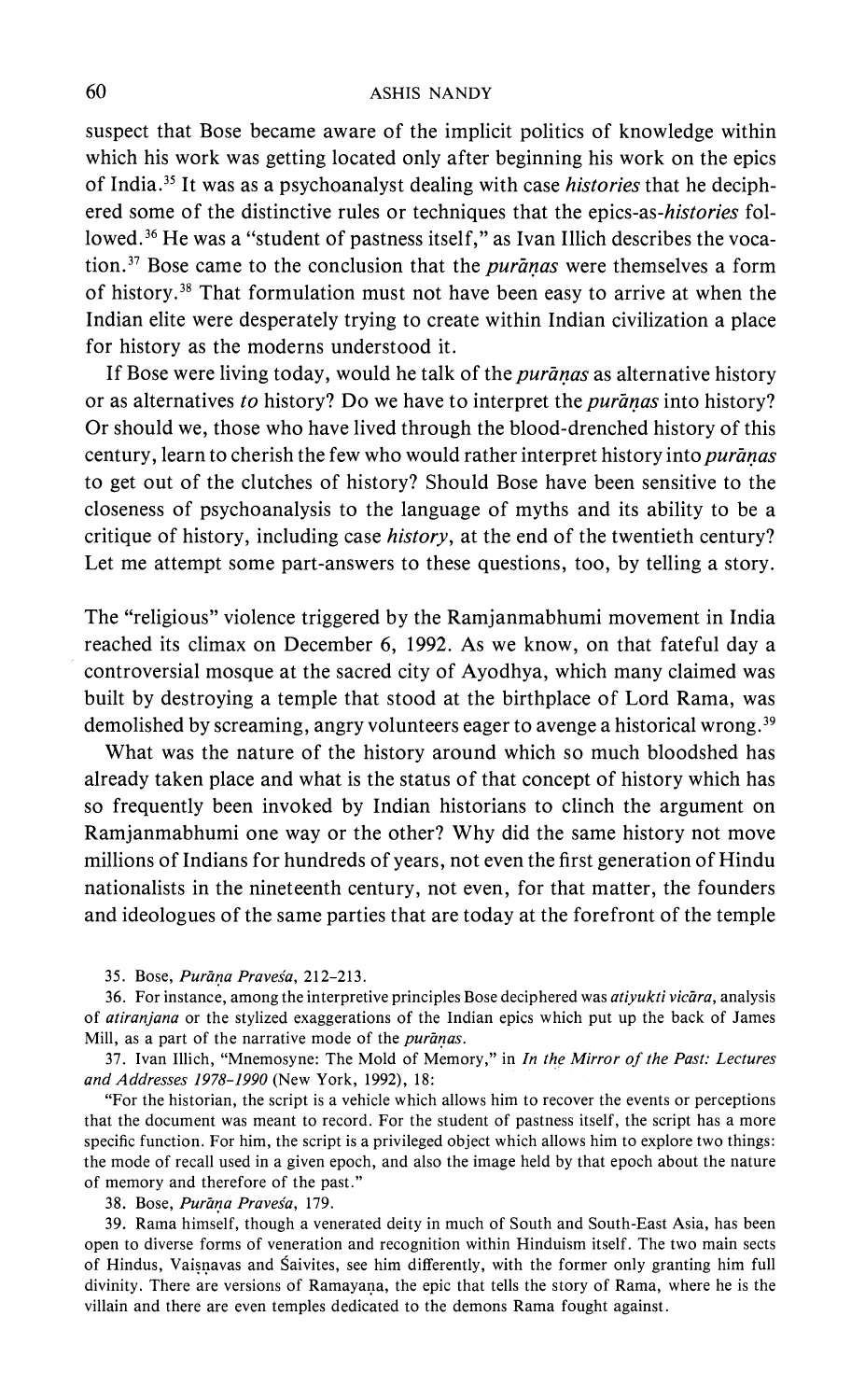**movement? Though they always claimed to be ardent devotees of the idea of history, none of them ever demanded the return of the Babri mosque to the Hindus on grounds of history: neither Balkrishna Munje, nor Keshav Hegdewar, nor Vinayak Damodar Savarkar, not even Lalkrishna Advani and Murali Manohar Joshi, the present leaders of the movement.40** 

**The two questions I have raised, you may have noticed, do not lay any emphasis on the ongoing debate in India on the "truth" about the Ramjanmabhumi. They are concerned neither with the archeological and historical evidence on the controversial mosque nor with the ongoing legal battle on the judicial status of the territoriality of the birthplace of one believed to be an incarnation of Lord Visnu but treated by some of his newfound political disciples as a venerable, now-dead national leader. Admittedly, the debate on the subject, particularly its style, reveals much about the psychological and cultural realities that frame the problem today, even if not in the sense the protagonists believe. Was there a temple which was destroyed by the builders of the Babri mosque? Is this Ayodhya really the Ayodhya of Rama? The questions are important for the secularized Indians, not for the millions who have trudged to the sacred city for pilgrimage over the centuries. Can we provide at least some vague clues to the point of view of the majority to whom the idea of history itself was once an encroachment on the traditional constructions of the past and some of whom have now opted to enter the dominion of history? I shall give my response as unambiguously as I can.** 

**History is not the anthropology of past times, though it can come close to it. The growing popularity of anthropological history gives a false sense of continuity between the two disciplines, for they are separated by a deep political chasm: victims of anthropology talk back in some cases and in many other cases retain the potential for doing so; the subjects of history almost never rebel, for they are mostly dead. In the first instance, the worst affliction is colonial anthropology, in the second the civilizational hubris that claims that not merely the present but even the past and the future of some cultures have to be reworked. The main tools in that redefinition till now have been devaluation, marginalization, and liquidation of memories that cannot be historicized and, in the case of cultures that locate their utopias in the past, narrowing the range of alternatives "envisionable" within the cultures. In cultures where plural visions of the future derive from plural visions of the past, unqualified historicization has opened up new possibilities of violence to eliminate plurality, directed both outwards and inwards.** 

**40. Almost all the main leaders of the movement have come from modernist sects that explicitly attack Hindu idolatry. Till the movement succeeded in bringing to power a party committed to their cause in the state where Ayodhya is located and the new cabinet made a symbolic appearance at the Ayodhya temple, almost none of the major leaders had found time in seven years to visit the temple. For details of the Ayodhya case I have depended on Ashis Nandy, Shikha Trivedy, Shail Mayaram, and Achyut Yagnik, Creating a Nationality: Ramjanmabhumi Movement and the Fear of the Self (New Delhi, forthcoming).**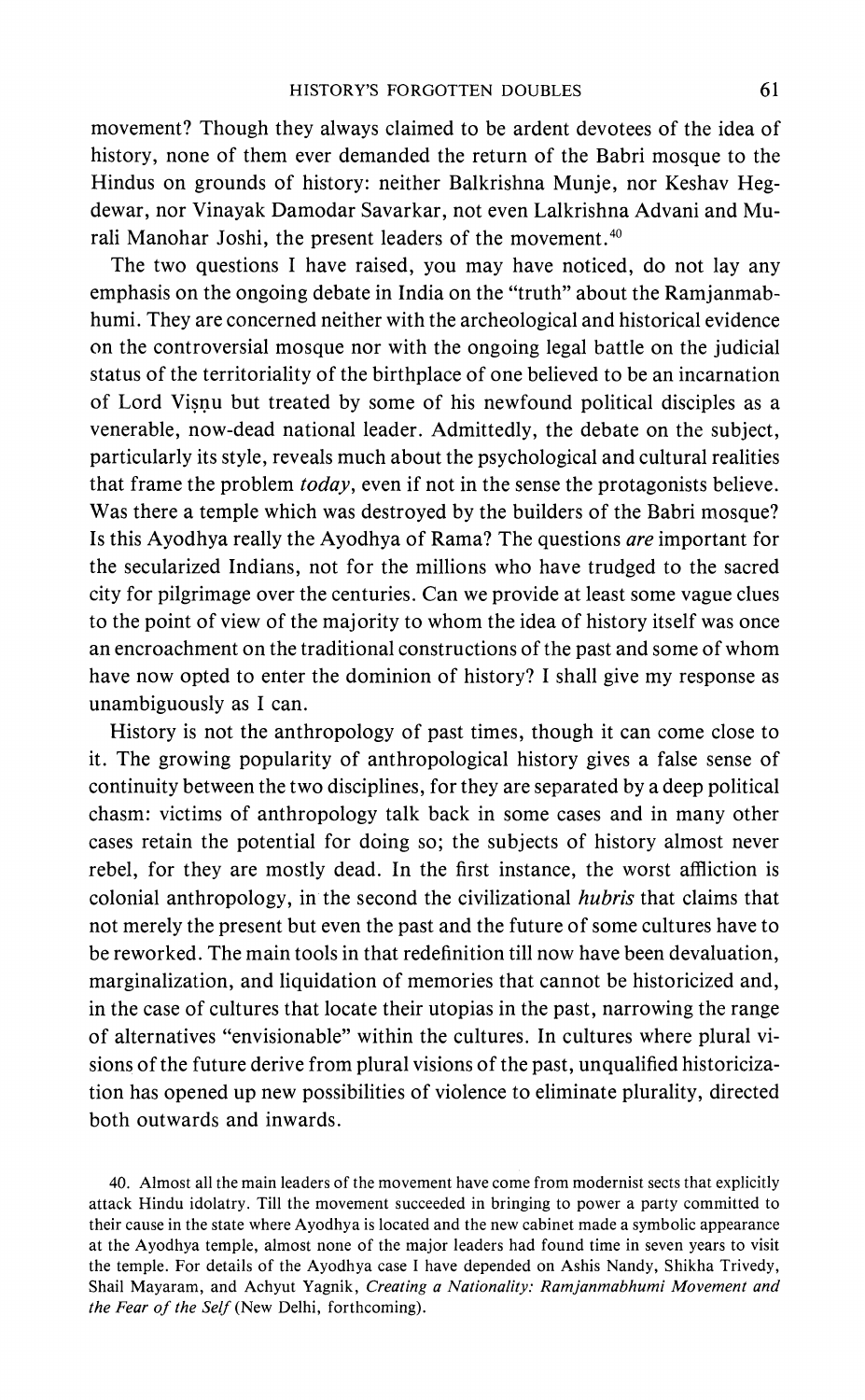**In the controversy on Ramjanmabhumi, volumes have been written by scholars, journalists, and partisan pamphleteers to prove either that there was a temple where the Babri Masjid stood since the sixteenth century or that there was no such temple. Shorn of verbiage, the Hindu nationalists have claimed that the Muslims are temple-breakers; the Muslims have denied that they are so. Two minor parties involved in the dispute are the secular and Hindu nationalist historians; they care for neither temples nor mosques, except for archeological, aesthetic, or political reasons. Some of India's respected historians such as Romila Thapar, S. Gopal, Bipan Chandra and Harbans Mukhia have said it all on behalf of their tribe, the secular historians, when they wrote that there was no historical proof that Rama was ever born, certainly none that he was born in the present city of Ayodhya. And one of their main opponents, the historian S. P. Gupta, whose ambition once was to do his doctoral work in history under Thapar, has said it all on behalf of the Hindu nationalists when he claimed that he was in the archeological expedition to Ayodhya led by B. B. Lal when he was not. Both Thapar and Gupta share the belief that the conflict in Ayodhya is about historical truths and the rectification of historical wrongs which can only be solved by objective, scientific history.** 

**On the whole, it will not be an over-simplification to say that the secular**  historians either claim that Hindus are also temple-breakers-they allegedly **broke Saivite and Vaisnava temples in sectoral clashes as well as Buddhist and Jain temples -or that the Muslims are not temple-breakers, at least in this instance.4' (Recently the secularists, fighting their gut reaction to Hinduism as a repository of superstitions and atavism, have added for political reasons a third angle to their viewpoint, namely that the Hindu nationalists are not true Hindus, "true Hinduism" being what the secularists find out from the traditional texts and from the writings of Hindu religious leaders through modern or post**modern textual analysis.) The Hindu nationalist historians — who claim, fit**tingly, that they are "positive" or genuine secularists, unlike the "pseudo-secularists" who disagree with them - demand that Indian Muslims own up to their heritage of temple-breaking and iconoclasm and atone for it by admitting that the disputed mosque should have been handed over to the Hindus for demolition or relocation in the first place and the destruction of the mosque in December 1992 was a nationalist act.42** 

**The Muslim responses to these demands have ranged from massive protests to violent and nonviolent resistance to even early local offers to hand over the** 

**<sup>41.</sup> See for instance, S. Gopal, Romila Thapar, and others, The Political Abuse of History (New Delhi, n. d.), pamphlet; also, Romila Thapar, Harbans Mukhia, and Bipan Chandra, Communalism and the Writing of Indian History (New Delhi, 1969), pamphlet.** 

**<sup>42.</sup> See for instance, Arun Shourie, Harsh Narain, Jay Dubashi, Ram Swarup, and Sita Ram Goel, Hindu Temples, What Happened to Them (A Preliminary Survey) (New Delhi, 1990); Koenraad Elst, Ramjanmabhumi Versus Babri Masjid: A Case Study in Hindu-Muslim Conflict (New Delhi, 1990); and Negationism in India: Concealing the Record of Islam, 2d ed. (New Delhi, 1993).**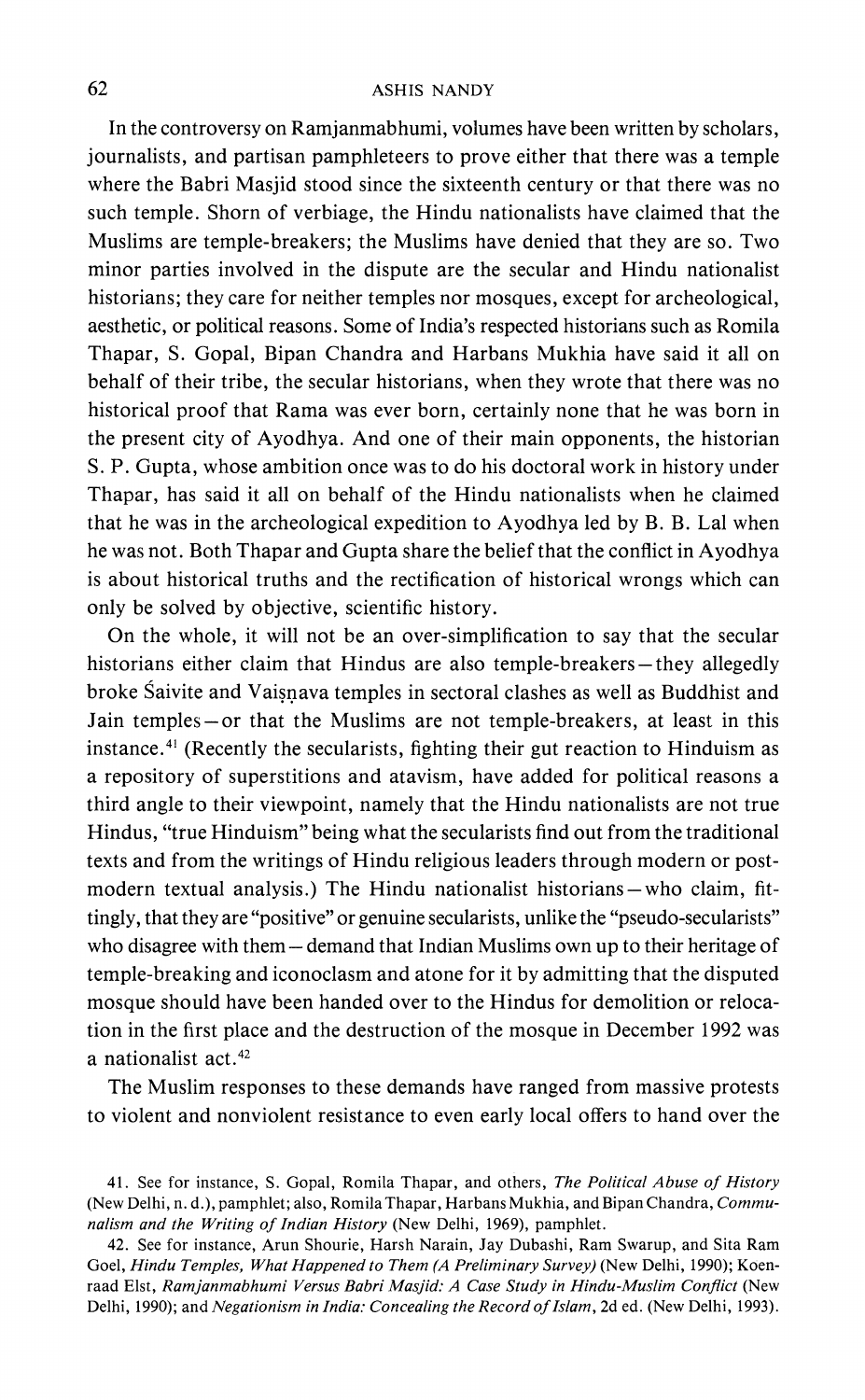**mosque to their neighbors.43 But one possible position has not been taken: no Muslim in India has claimed till now that the Muslims broke temples and are proud of that past as a measure of their piety. Nor has any Muslim affirmed the right to break temples or even retain mosques built on demolished temples. No Muslim has sought protection for the Babri mosque without insisting that the mosque had not been built on a razed temple or without insisting that what Muslim marauders did in India was what marauders always do and such vandalism had nothing to do with Islam and that, in any case, the past was now truly past. This has been associated with a spirited denial of the accusation that they are temple-breakers. Strangely, both the dharmas'astras, especially**  the epic vision of the *smarta* texts-the vision in which the heritage of the **Ramayana is located - and the living traditions of everyday Hinduism, exemplified above all by a majority of the Hindu residents of Ayodhya, have customarily considered that denial an important moral statement; to them, that reaffirmation of a moral universe by the Muslims may be more acceptable than the high-pitched evangelism of the Hindu nationalists.** 

**Traditional India not only lacks the Enlightenment's concept of history; it is doubtful that it finds objective, hard history a reliable, ethical, or reasonable way of constructing the past. The construction of time in South Asia may or may not be cyclical, but it is rarely linear or unidirectional. As in some other cultures and some of the natural sciences, the Indian attitude to time - including**  the sequencing of the past, the present, and the future – is not given or pre**formatted. Time in much of South Asia is an open-ended enterprise. The power of myths, legends, itihasas (which at one time used to be mechanically translated**  as primitive precursors of history), and *puranas* may have diminished but is **not yet entirely lost.** 

**Elsewhere I have classified nonhistorical reconstructions of the past under the rubric of mythography, but it may not be an appropriate term, though politically it does seem to protect the dignity of reconstructions that are the**  farthest from the contemporary idea of history.<sup>44</sup> But whatever name or names **we give to such projects, they remain part of a moral venture. What a contemporary mythographer in the West like Erikson has to establish in the guise of a clinical interpretation or the likes of Joseph Campbell in the guise of an environmentally sound practice, many of the not-entirely-recessive traditions of constructing the past in India take for granted as a part of everyday life. They take seriously the affirmation of the Indian Muslims that they are not temple breakers, that there exist textual injunctions in Islam against even wor-**

**43. I found out from a local leader of the Vishwa Hindu Parishad during a field trip to Ayodhya that the local Shia leaders had offered, at least twice, to relocate the mosque and the local Hindus were willing to accept the offer. But the all-India leadership of both the Hindu nationalists and important sections of the Muslim political leadership refused to countenance such a compromise. The local Hindus and Muslims had no right to decide an issue that involved all the Hindus and Muslims of India, some of the latter said.** 

**44. Ashis Nandy, The Intimate Enemy: Loss and Recovery of Self Under Colonialism (New Delhi, 1983).**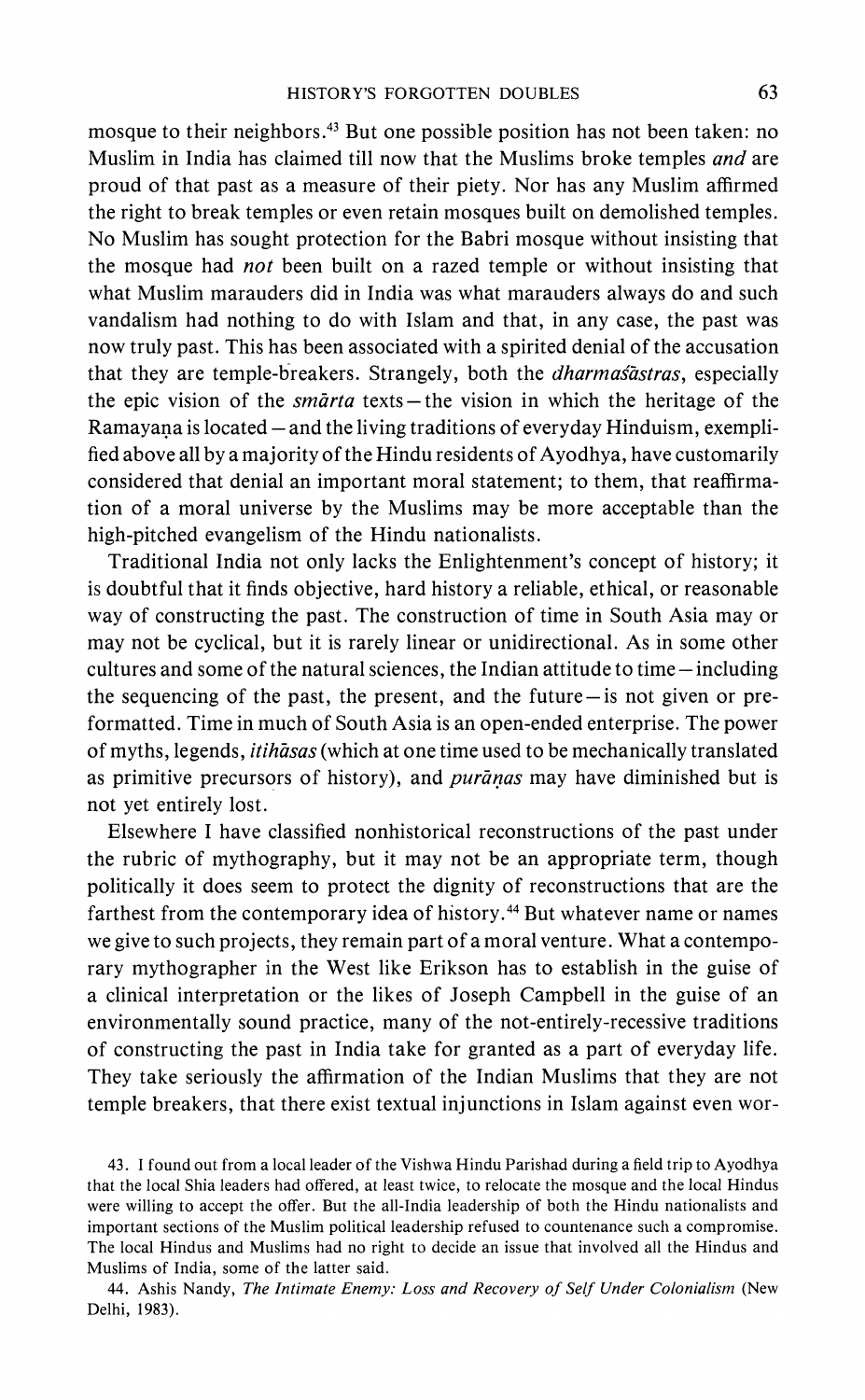**shipping in a mosque built on forcibly occupied land. The marauders who broke temples are already in their minds marauders who "coincidentally" happened to be Muslims, and I suspect that most of their Hindu neighbors outside the reach of history have accepted that formulation. (After all, an altogether different concept of the past moved even the fiery nineteenth-century religious and social reformer, Vivekananda, from whom a majority of Hindu nationalists claim to trace their ideological lineage. As philosopher Ramchandra Gandhi tells the story, towards the end of his life, seeing evidences of desecration of Hindu temples by successive invaders in Kashmir, Vivekananda asked in anguish in a temple of Goddess Kali, "How could you let this happen, Mother, why did you permit this desecration?" Vivekandanda himself records the answer Kali whispered in his heart: "What is it to you, Vivekananda, if the invader breaks my images? Do you protect me, or do I protect you?"45)** 

**The conventional truth value of or empirical certitude about the past is not particularly relevant from this point of view. Because once the principle of non-destruction of the places of worship of other faiths is accepted in present times, the past is "constructed adequately," the moral point has been made, and the "timeless truths" reaffirmed.** 

**Collingwood or no Collingwood, for some ahistorical cultures at least, all times exist only in present times and can be decoded only in terms of the contemporaneous. There is no past independent of us; there is no future that is not present here and now. And therefore the model of decoding is subject to the morality of everyday life, not to the various derivatives of the Baconian worldview. This is the humbler "secular" counterpart of Coomaraswamy's proposition, made on behalf of Islam and, for that matter, the major religious worldviews, that "time . . . is an imitation of eternity."46** 

**In modern India, to the extent it has got involved in the controversy over the mosque at Ayodhya, history, not Ayodhya, is the terrain for which the "secularists" and the Hindu nationalists fight. Both want to capture and correct it. The former want to correct the intolerance that, they feel, characterizes all faiths; the latter want to correct the intolerant faiths and teach their followers a lesson.** 

**Secular historians assume that the past of India has been bloody and fanatic, that the Hindus and the Muslims have been fighting for centuries, and that the secular state has now brought to the country a modicum of peace. They believe that the secular faiths -organized around the ideas of nation-state, scientific rationality, and development - are more tolerant and should correct that history (despite the more than 110 million persons killed in man-made violence in this century, the killing in most cases justified by secular faiths, including Baconian science and Darwinism in the case of colonialism, biology in the case of Nazism, and science and history in the case of communism). The Hindu nationalists** 

<sup>45.</sup> Ramchandra Gandhi, Sītā's Kitchen: A Testimony of Faith and Inquiry (New Delhi, **1992), 10.** 

**<sup>46.</sup> Ananda K. Coomaraswamy, Time and Eternity (Bangalore, 1989), 71.**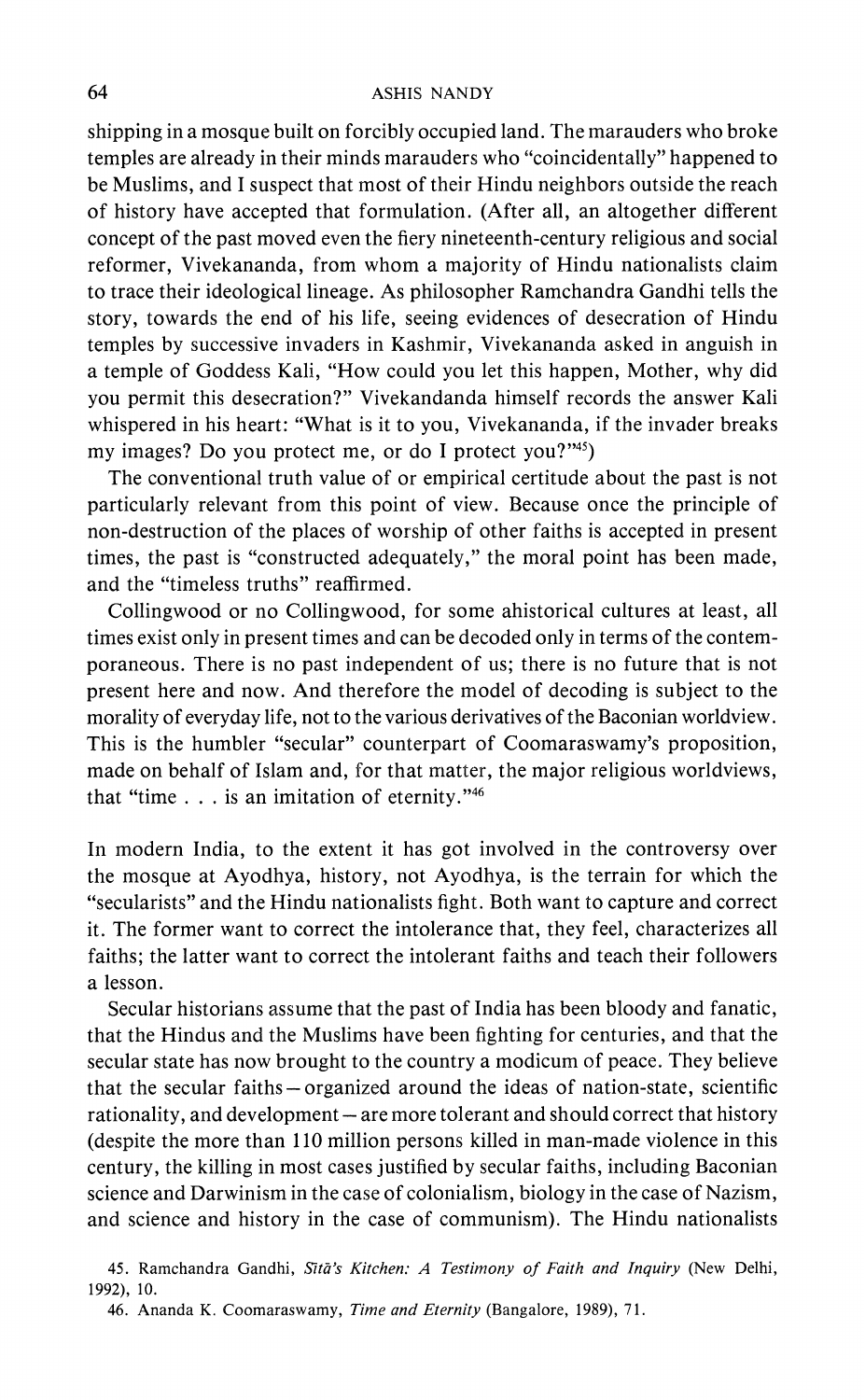**believe that, except for Hinduism, most faiths, including the secular ones, are intolerant. But they do not celebrate that exception. They resent it; it embarrasses them. They, therefore, seek to masculinize Hinduism to combat and, at the same time, resemble what according to them has been the style of the dominant faiths, which the Hindu nationalists see as more in tune with modern science and technology and, above all, scientized history.47 At the same time, they insist that the history produced by their opponents, the Indian secularists, is not adequately scientific. They believe, as their historically minded opponents do, that there is an implicit science of violence that shapes history and history itself gives us guidance about how to tame and use that violence for the higher purposes of history through the instrumentalities of the modern nation-state. Like their opponents again, the Hindu nationalists are committed to liberating India from its nasty past, by acquiring access to the state in the name of undoing the past with the help of the same kind of history. The secular historians have done it in the past; the Hindu nationalists are hoping to do so in the future.** 

**In this "historical" battle, the two sides understand each other perfectly. One side has attacked only pseudo-secularism, not secularism; the other has attacked the stereotypy of minorities, never the "universal" concepts of the state, nationalism, and cultural integration that underpin the colonial construction of Hin**duism that passes as Hindutva. It is a Mahābhāratic battle between two sets **of illegitimate children, fathered by nineteenth-century Europe and the colonial empires, who have escaped from the orphanage of history.** 

**When modern history first entered the Indian intellectual scene in the middle of the last century, many accepted it as a powerful adjunct to the kit-bag of Indian civilization. Like Krishna Mohun Banerjea, they felt that Europe had transcended its wretched past by acquiring a historical consciousness and India, which showed a "lamentable want of authentic records in . . . literature," could do so too.48 The domination of that consciousness has now become, as the confrontation at Ayodhya shows, a cultural and political liability. In a civilization where there are many pasts, encompassing many bitter memories and animosities, to absolutize them with the help of the European concept of history is to attack the organizing principles of the civilization. This is particularly so, given that the South Asian historians, though otherwise a garrulous lot, have produced no external critique of history, perhaps not even an authentic history of history. They have sought to historicize everything, but never the idea of history itself. For historicizing the idea of history is to historicize the historians themselves. As I have said, such self-confrontation has not been the strong suit of historians; there are very poor checks in history against the violence and cruelty that may follow from uncritical acceptance of the idea of history.** 

**<sup>47.</sup> See for instance Gyanendra Pandey, "Modes of History Writing: New Hindu History of Ayodhya," Economic and Political Weekly 29 (18 June 1994), 1523-1528.** 

**<sup>48.</sup> Krishna Mohun Banerjea, "Discourse on the Nature and Importance of Historical Studies," in Selection of Discourses Delivered at the Meetings of the Society for the Acquisition of General Knowledge (Calcutta, 1840), vol. 1, quoted in Lal, "On the Perils of History and Historiography," 1.**